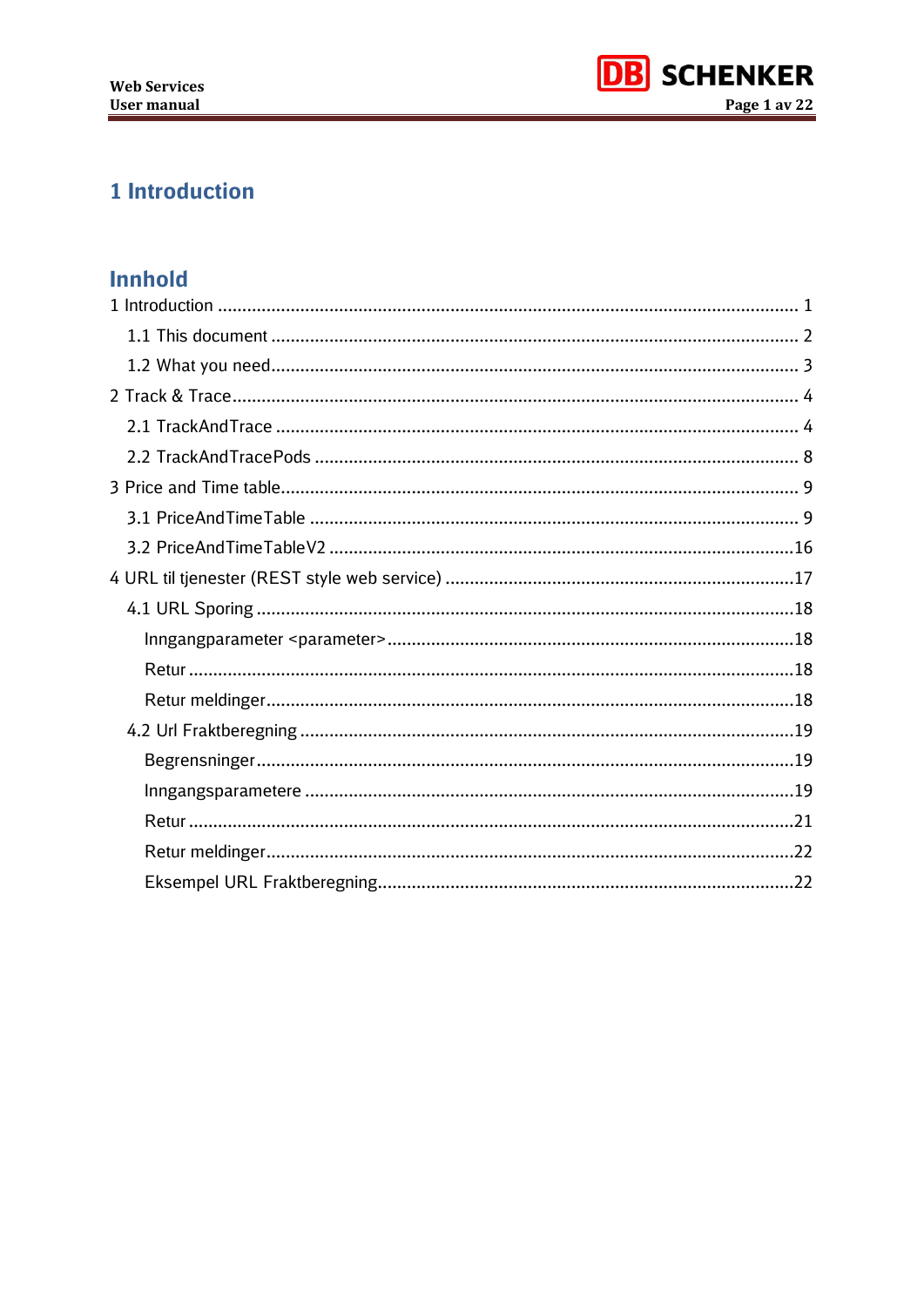

### <span id="page-1-0"></span>**1.1 This document**

This document contains documentation for customers who want a programming interface with Schenker web services (for only the Norwegian customers at the moment).

| Changelog         |                    |                                                        |
|-------------------|--------------------|--------------------------------------------------------|
| <b>Date</b>       | <b>Responsible</b> | <b>Comments on change</b>                              |
| 1. January 2007   | <b>Tore Gard</b>   | -Redesign of this document                             |
|                   |                    | -PriceAndTimeTable webservice introduced               |
| 11. April 2007    | <b>Tore Gard</b>   | <b>Price And Time Table</b>                            |
|                   |                    | -Change of URI address to the WSDL document            |
|                   |                    | -All integer, date and decimal values IS NOT optional. |
|                   |                    | Default values must be set.                            |
| 12. April 2007    | <b>Tore Gard</b>   | Track & Trace                                          |
|                   |                    | ProductCode (ProduktKD) gives code instead of          |
|                   |                    | tekstvalue. Added ProduktKDTxt=old ProduktKD           |
|                   |                    | (text value)                                           |
| 7. January 2013   | Frode Gregersen    | Updated layout and logo.                               |
| 4. April 2014     | Frode Gregersen    | Added returninformation to the Track&Trace service:    |
|                   |                    | GPS-position, orderreference, Co2-emission and         |
|                   |                    | shipment-status.                                       |
| 30. April 2014    | Frode Gregersen    | Added list of observations.                            |
| 16. May 2014      | Frode Gregersen    | Updated description of priceAndTimeTable result.       |
| 24. November 2014 | Frode Gregersen    | Updated description of unitcode in priceAndTime.       |
| 24. November 2014 | Frode Gregersen    | Added a new method for price and time table, V2, with  |
|                   |                    | 3 new arguments for measures.                          |
| 4. August 2015    | Frode Gregersen    | Tables in chapter 3 is translated into English.        |
| 26. October 2015  | Frode Gregersen    | Added sections for URL-services.                       |
|                   |                    | NB! Only in norwegian.                                 |
| 26. October 2015  | Frode Gregersen    | Productcode and goodstype is updated                   |
| 21. December 2015 | Frode Gregersen    | Productcode parcel removed                             |
| 1. February 2018  | Frode Gregersen    | mySchenker is replaced by eSchenker                    |
| 26. February 2021 | Frode Gregersen    | Updated track and trace table of observations          |
| 01. March 2021    | Frode Gregersen    | Added price and time table of messages                 |

With a programming developer tools that support webservice, like the free programming development tool Visual Studio Express, Eclipse, Netbeans [\(http://www.netbeans.org\)](http://www.netbeans.org/), or other SOA friendly programming architecture, these webservices may be the integration solution you are looking for. For the moment we support following services:

- Track and Trace (domestic)
- Track and Trace with POD (domestic)
- Price and Timetable (domestic)

If you want a list of servicemethodes, go to this web-adress:

<https://webservices.eschenker.no/PublicMethodes.asmx>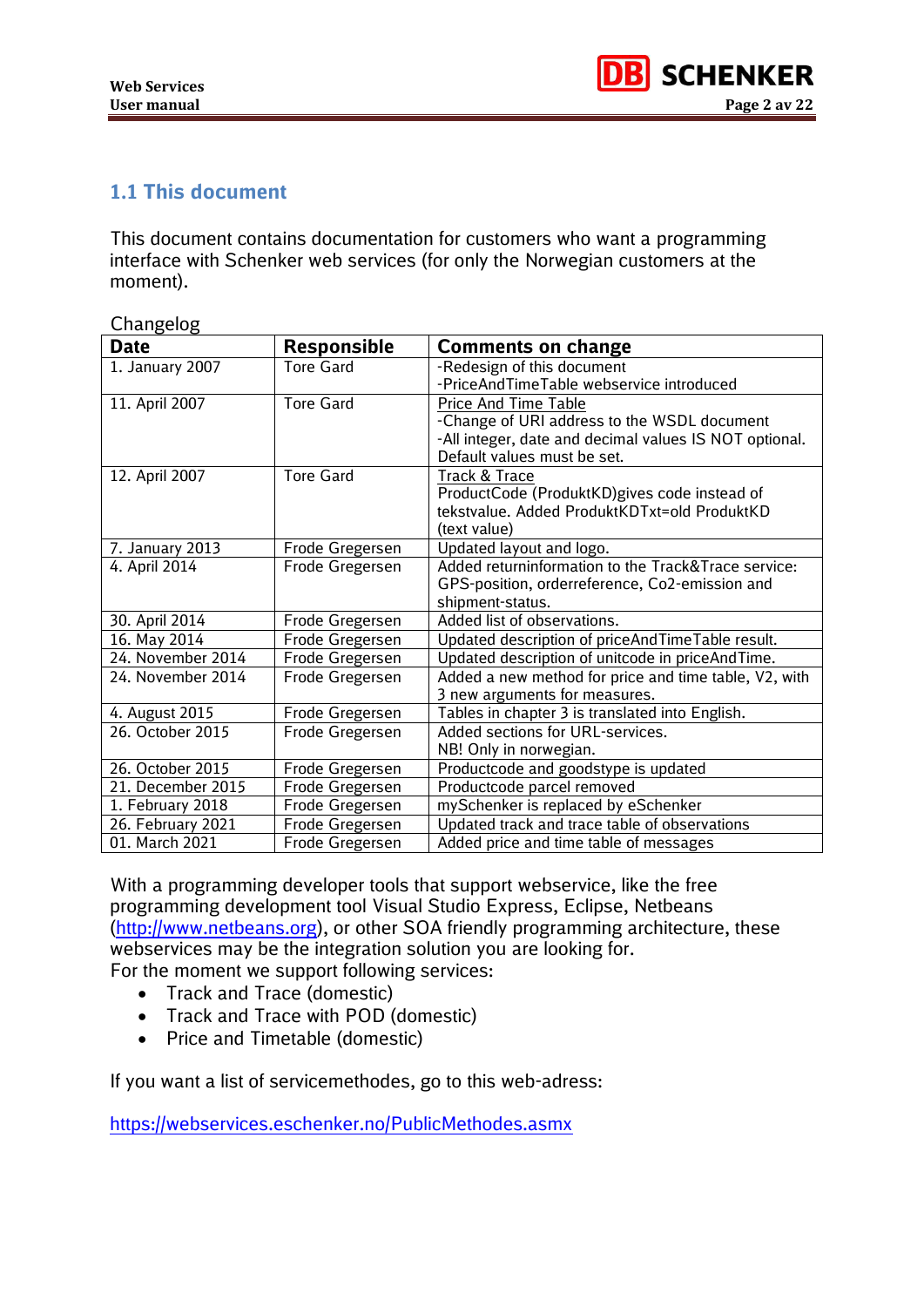

#### **Schenker Norway Webservices**

nust have a valid **user** and **password** to use these services.



*Figur 1. Overview of the public Schenker webservices*

### <span id="page-2-0"></span>**1.2 What you need**

- Connection to the internet
- Knowledge of using web service and programming tools (see [http://www.netbeans.org](http://www.netbeans.org/) for free tool)
- The WSDL document. The url to WSDL document which specifies the interface to Schenker Web Service interface. The WSDL details the service's available methods and parameter types.
- The WSDL web-adress. <https://webservices.eschenker.no/PublicMethodes.asmx?WSDL>
- A user and password given by Schenker AS with the right access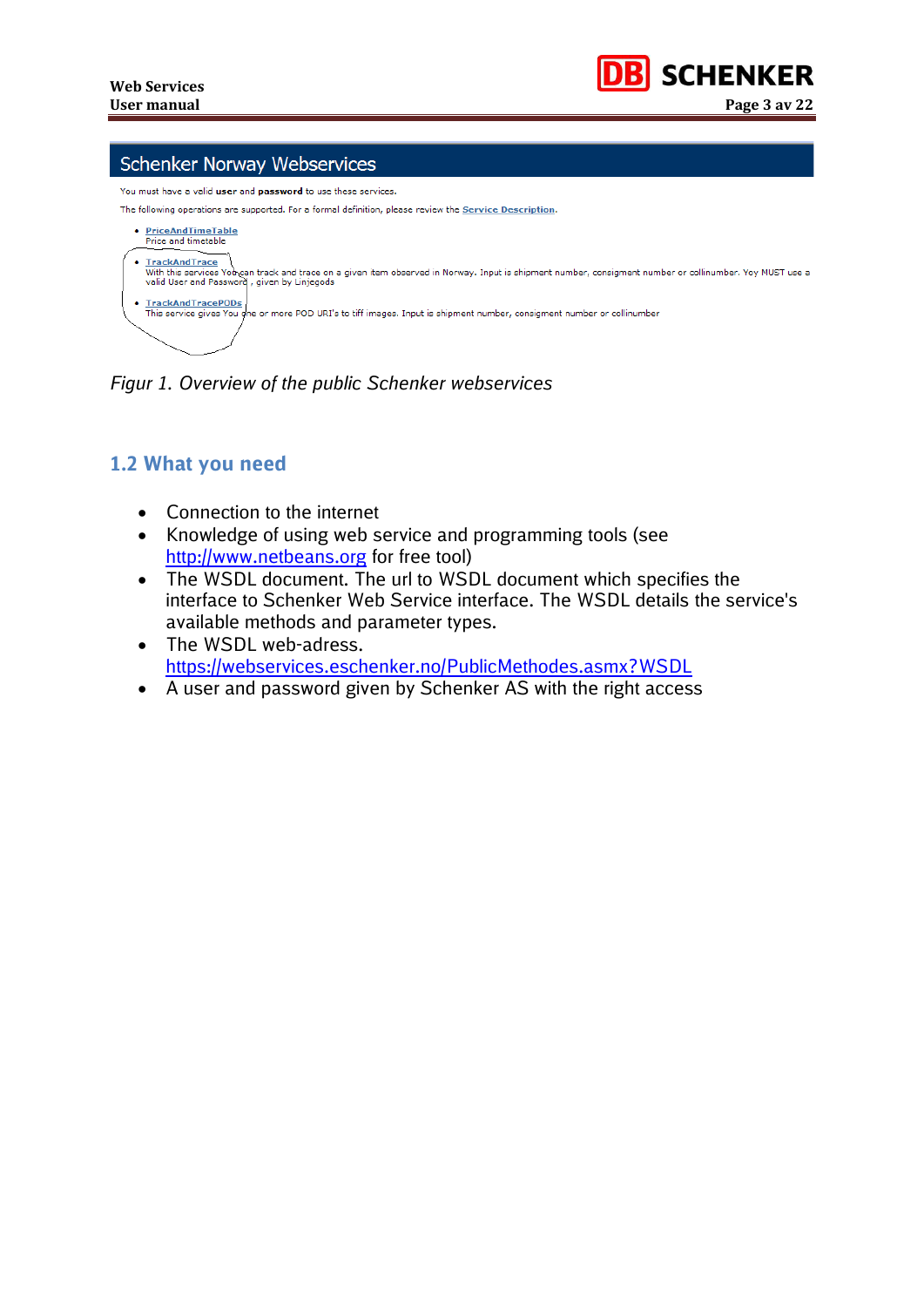

## <span id="page-3-0"></span>**2 Track & Trace**

With this services you can track&trace on a given item observed in Norway.

### <span id="page-3-1"></span>**2.1 TrackAndTrace**

Methode name : TrackAndTrace

| Input:             |                                                    |
|--------------------|----------------------------------------------------|
| Username: User     |                                                    |
| password: Password |                                                    |
| id:                | Shipment number, consignment number or collinumber |

The ID can have 10, 11, 15 or 17 digits (shipment, consignment number)

#### View soap request structure body:

<soapenv:Envelope xmlns:soapenv="http://schemas.xmlsoap.org/soap/envelope/" xmlns:lin="LinjegodsWebServices"> <soapenv:Header/> <soapenv:Body> <lin:TrackAndTrace> <lin:username>?</lin:username> <lin:password>?</lin:password> <lin:id>?</lin:id> </lin:TrackAndTrace> </soapenv:Body> </soapenv:Envelope>

| <b>INCOPOLIS INTO INTEGRAT:</b> |                                              |                 |  |
|---------------------------------|----------------------------------------------|-----------------|--|
| <b>Response</b>                 | <b>Response</b>                              | <b>Status</b>   |  |
| Code                            | <b>Message</b>                               |                 |  |
| 00                              | Everything is ok (Ok a shipment where found) | Implemented     |  |
| 1                               | No error, but shipment not found             | Implemented     |  |
| 10                              | Invalid request (wrong input arguments)      | Implemented     |  |
| 11                              | Invalid user/password                        | Implemented     |  |
| 12                              | User have no access to this service          | Implemented     |  |
| 20                              | Internal Schenker error (validation rule or  | Implemented     |  |
|                                 | database message)                            |                 |  |
| 21                              | Schenker Service closed                      | Not implemented |  |
| 100                             | No error, but POD missing                    | Implemented     |  |

#### Respons information: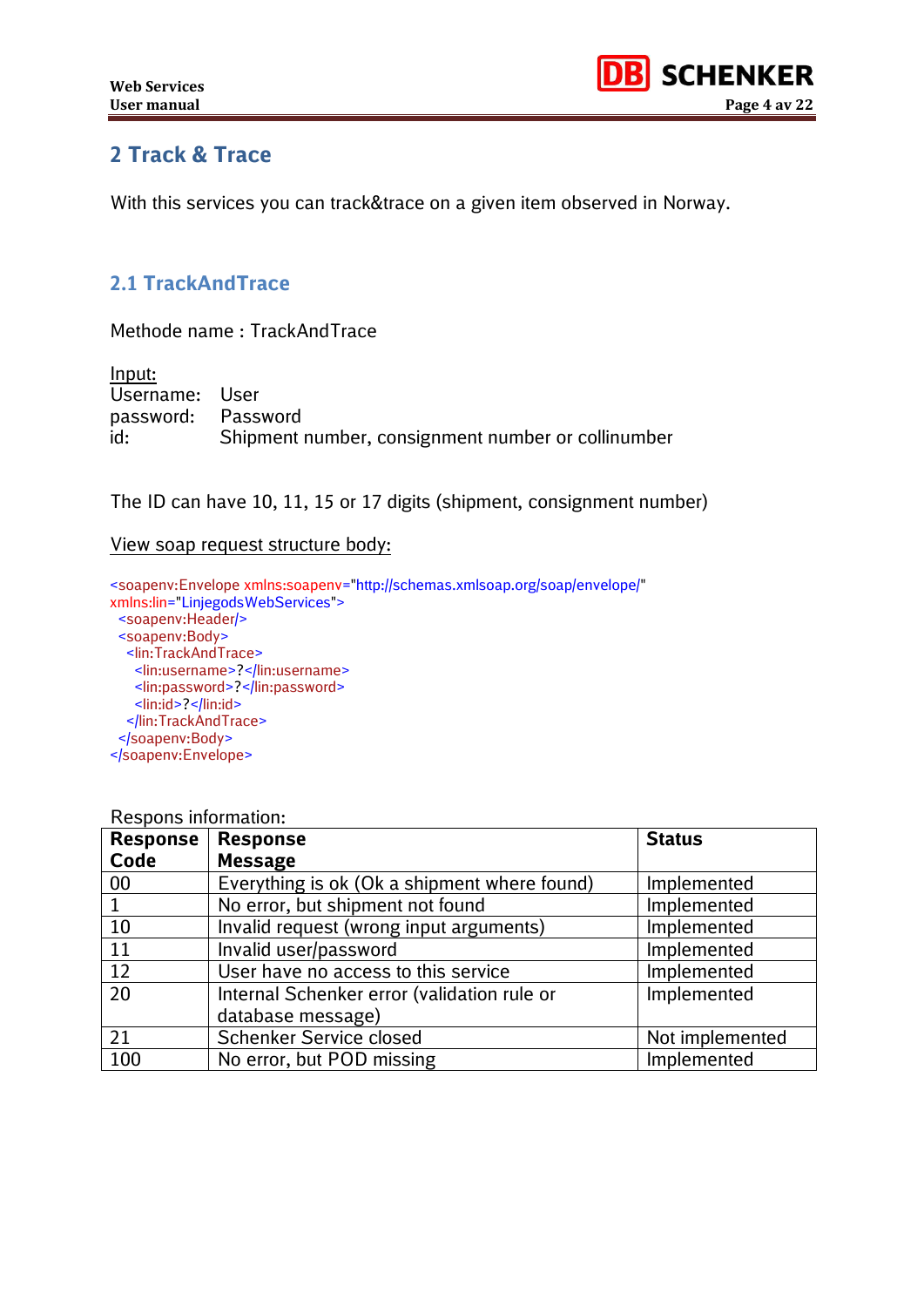…



#### View soap response structure:

```
<soap:Body>
<TrackAndTraceResponse xmlns="LinjegodsWebServices">
  <TrackAndTraceResult>
   <ResponseCode>00</ResponseCode>
   <ResponseMessage>Everything is ok</ResponseMessage>
  <AmountOfShipments>1</AmountOfShipments>
   <Shipments>
    <Shipment>
    <AmountOfPods>1</AmountOfPods>
    <AmountOfKollies>4</AmountOfKollies>
     <ShipmentMessage>Funnet</ShipmentMessage>
     <Fraktbrevnr>4064273716</Fraktbrevnr>
     <SendersRef>01920427490</SendersRef>
     <SendKundenv>Killroy</SendKundenv>
     <ProduktKD>K</ProduktKD>
     <ProduktKDTxt>Stykk.1-k</ProduktKDTxt>
    <IlevStedNr>0661</IlevStedNr>
     <PostStednv>OSLO</PostStednv>
     <InnlevDt>2006-12-14T00:00:00</InnlevDt>
     <UtlevDt>2006-12-15T00:00:00</UtlevDt>
    <UtlevKl>16.54</UtlevKl>
     <UlevSignNv></UlevSignNv>
     <Vekt>12</Vekt>
    <Volum>113</Volum>
    <Kolli>1</Kolli>
     <MottKundenv>Sappa AS</MottKundenv>
    <UlevAdrNv>NYE VAKSvein 3</UlevAdrNv>
     <UlevAdrNv2></UlevAdrNv2>
    <UtlevStedNr>1395</UtlevStedNr>
     <UtlevStedNv>HVALSTAD</UtlevStedNv>
    <GiroKidTx>67204-67490</GiroKidTx>
     <GarOppfyltJn>Ja</GarOppfyltJn>
     <AmountOfKolliesDelivered>4</AmountOfKolliesDelivered>
     <NetFreight>260</NetFreight>
     <CollectionSurcharge>0</CollectionSurcharge>
     <OrdreReferanse>420781</OrdreReferanse>
     <SendingTilstandKd>5</SendingTilstandKd>
     <SendingTilstand>Delivered</SendingTilstand>
     <TilstandAvvikJN>Nei</TilstandAvvikJN>
     <UtslippCo2Kg>0.0034034588</UtslippCo2Kg>
     <Documents>
      <PODs>
       <POD>
         <ConsignmentNo>4063479716</ConsignmentNo>
         <DocumentType>Utleveringsdokument tilgjengelig:</DocumentType>
         <RegDT>2006-12-18T11:32:00</RegDT>
                     <URIToTiffImage> 
                     http://www.linjegods.no/linjegods/DesktopModules/StreamImages.aspx?Comman
                     d=tracandtrace&fraktbrevnr=4064279716&index=0
               </URIToTiffImage>
       </POD>
      </PODs>
      <ColliObservations>
       <ColliObservation>
         <kollinr>019204674900011395</kollinr>
         <obstype>Mål/vekt</obstype>
         <obsdato>2006-12-14T16:24:00</obsdato>
        <obssted>OSLO</obssted>
         <TilleggsInfo></TilleggsInfo>
```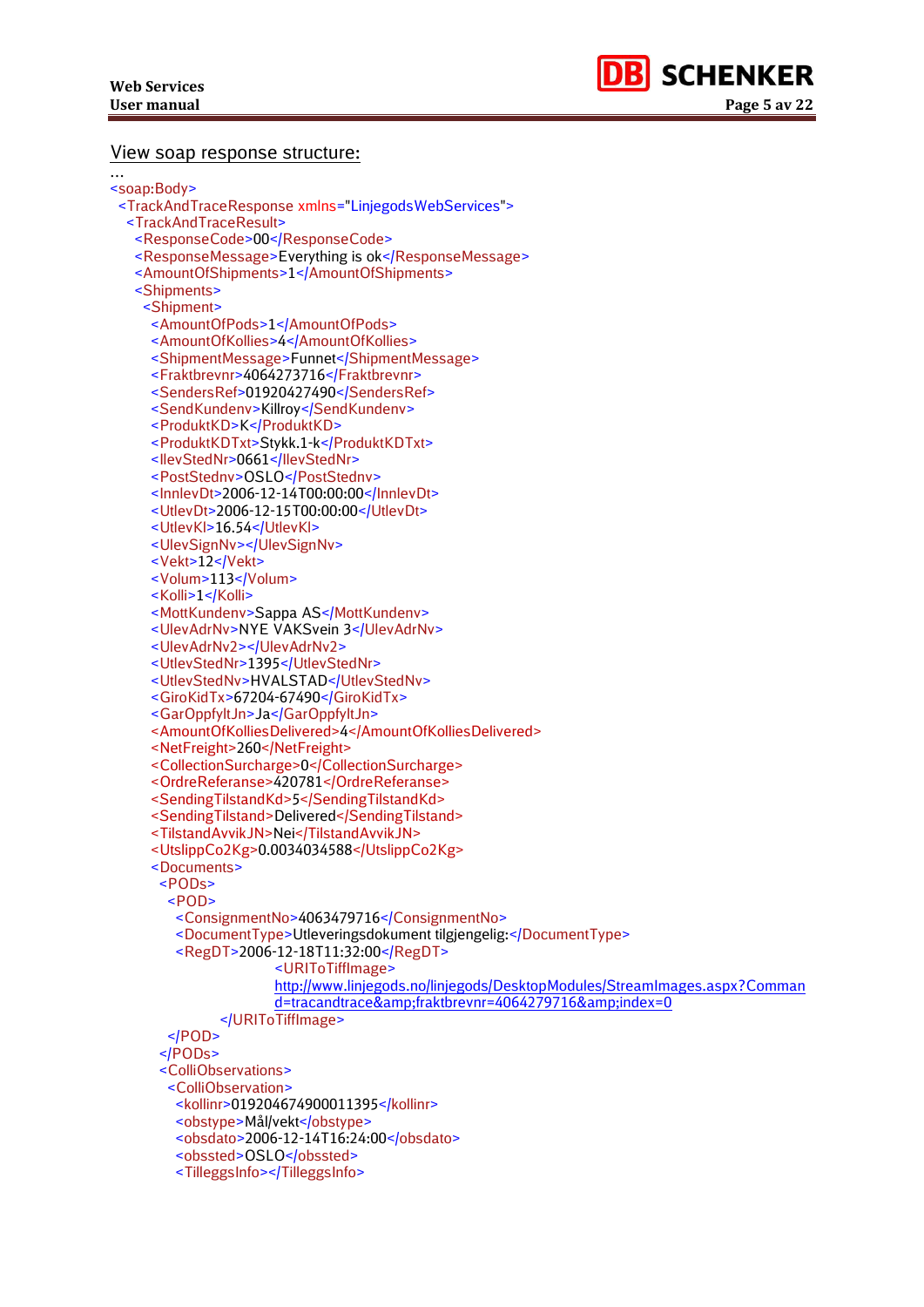

```
 <Breddegrad>59.8661</Breddegrad>
 <Lengdegrad>9.8313</Lengdegrad>
</ColliObservation>
<ColliObservation>
 <kollinr>019204674900011395</kollinr>
 …
 …
 </soap:Envelope>
```
Note:

- The response may contain one or many shipments
- POD (Proof Of Delivery) is enclosed if available
- Colli observations are listed

# **Table of shipmentstatuses**

| <b>Code</b>    | <b>Text</b>               | <b>Description</b>                                   |
|----------------|---------------------------|------------------------------------------------------|
| $\mathbf{1}$   | Registered                |                                                      |
| $\overline{2}$ | Submitted                 |                                                      |
| $\overline{3}$ | Delayed                   |                                                      |
| $\overline{4}$ | <b>Partial delivered</b>  | Some of the collies are delivered, but not all.      |
| 5              | <b>Delivered</b>          |                                                      |
| 6              | Partially out for         | Some of the collies are loaded for distribution, but |
|                | delivery                  | not all.                                             |
| G              | Arrived terminal          |                                                      |
|                | <b>Distribution hault</b> | Probably delayed.                                    |
| K              | At delivery terminal      | At local storage. Check TilstandAvvikJN to           |
|                |                           | determine if this is a deviation or not.             |
| M              | Out for delivery          |                                                      |
| $\overline{Q}$ | Not loaded                | Was planned to be loaded.                            |
| $\overline{R}$ | Sorted wrong route        | Sent wrong. Probably delayed.                        |
| S              | <b>Delayed</b>            |                                                      |
| U              | Returned terminal         |                                                      |
| $\overline{Z}$ | <b>Tried delivered</b>    |                                                      |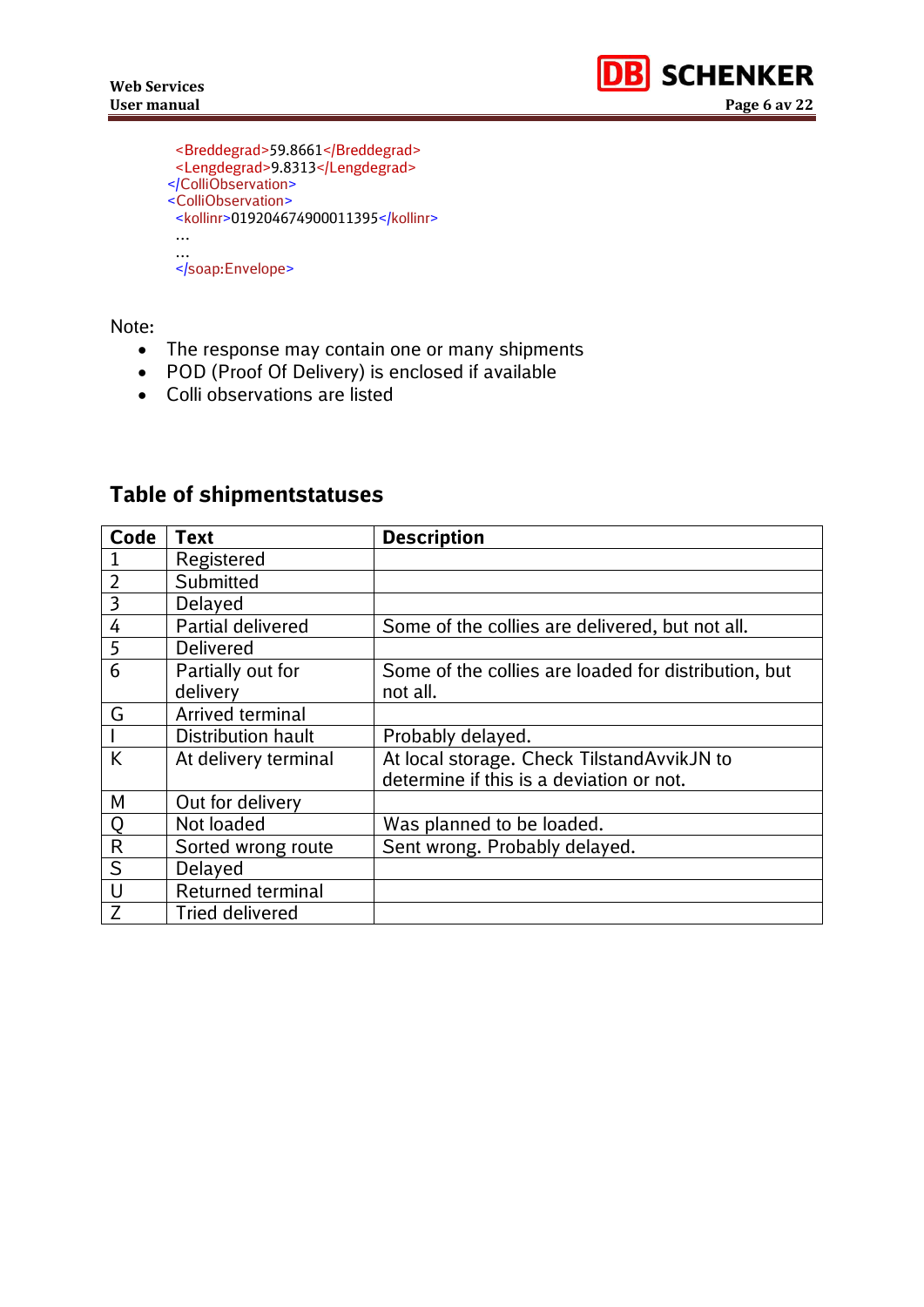

# **Table of observations**

| Code                    | <b>Text</b>                      | <b>Description</b>                                                                             |
|-------------------------|----------------------------------|------------------------------------------------------------------------------------------------|
| A                       | Collected at shipper             |                                                                                                |
| B                       | Loaded by shipper                |                                                                                                |
| D                       | Delivered to terminal by shipper |                                                                                                |
| E                       | <b>Transfered sent terminal</b>  |                                                                                                |
| $\overline{\mathsf{F}}$ | Arrived at terminal              |                                                                                                |
| G                       | Arrived at terminal              |                                                                                                |
| $\overline{\mathsf{H}}$ | Dimensions and weight measured   |                                                                                                |
|                         | At terminal                      |                                                                                                |
| K                       | Entered storage                  |                                                                                                |
|                         | Loaded for linehaul              |                                                                                                |
| M                       | Loaded on delivery vehicle       |                                                                                                |
| N                       | Picked up by consignee           |                                                                                                |
| O                       | Delivered to consignee           |                                                                                                |
| P                       | Out from storage                 |                                                                                                |
| Q                       | <b>Missed linehaul</b>           |                                                                                                |
| $\overline{\mathsf{R}}$ | Sent to wrong terminal           |                                                                                                |
| $rac{S}{T}$             | <b>Missed linehaul</b>           |                                                                                                |
|                         | Delivered to agent               |                                                                                                |
| U                       | <b>Returned terminal</b>         |                                                                                                |
| $\overline{\vee}$       | Direct delivery                  |                                                                                                |
| W                       | Delivered to 3rd party           |                                                                                                |
| X                       | Redispatch                       |                                                                                                |
| Y                       | At terminal                      |                                                                                                |
| Z                       | Delivery attempted               | Not succeeded                                                                                  |
| 0                       | Collected at shipper             |                                                                                                |
| $\mathbf{1}$            | Collected for distribution       |                                                                                                |
| $\overline{2}$          | Delivered to consignee           |                                                                                                |
| $\overline{\mathbf{3}}$ | Delivered wo. receipt            |                                                                                                |
| 4                       | Delivered at terminal            |                                                                                                |
| $\overline{5}$          | Picked up at terminal            |                                                                                                |
| $\mathfrak b$           | Returned to shipper              |                                                                                                |
| $\overline{7}$          | At terminal                      |                                                                                                |
| 8                       | Delayed                          |                                                                                                |
| $\overline{9}$          | Force majeure                    |                                                                                                |
|                         | <b>Extended code</b>             | Not shown in this old service.<br>Could be collected, delivered or<br>masterlabel observations |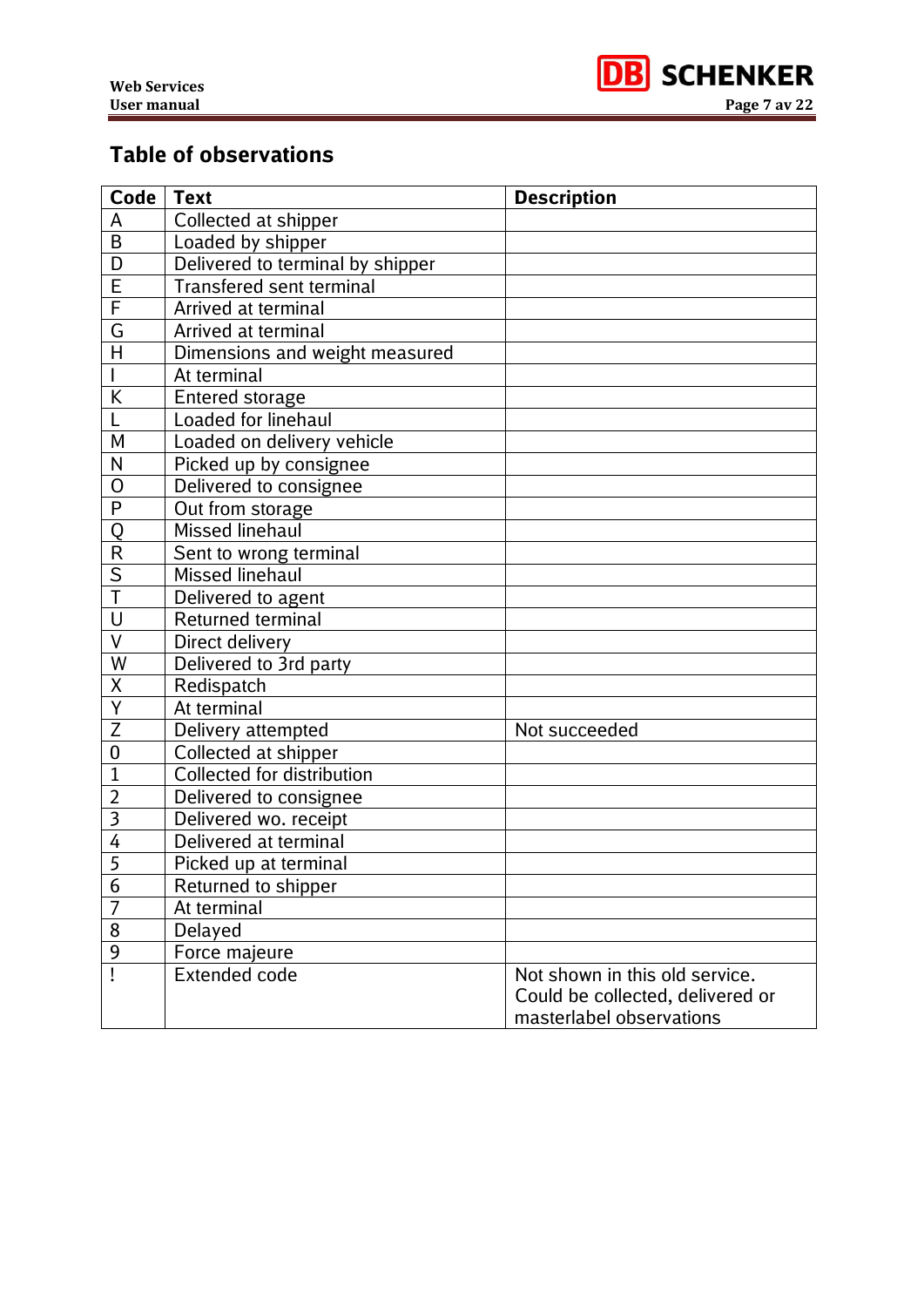

### <span id="page-7-0"></span>**2.2 TrackAndTracePods**

This service gives you one or more POD URI's to tiff images. Input is shipment number, consignment number or collinumber. Arguments is given as documented in chapter 2.1:

| Methode name: | TrackAndTracePods                                  |
|---------------|----------------------------------------------------|
| Input:        |                                                    |
| username:     | User                                               |
| password:     | Password                                           |
| id:           | Shipment number, consignment number or collinumber |

#### View soap response structure:

<soap:Body>

- <TrackAndTracePODsResponse xmlns="LinjegodsWebServices">
	- <TrackAndTracePODsResult>
	- <ResponseCode>00</ResponseCode>
	- <ResponseMessage>Everything is ok</ResponseMessage>
	- <AmountOfPODs>1</AmountOfPODs>
	- <PODs>
	- <POD>
		- <ConsignmentNo>4064234716</ConsignmentNo>
	- <DocumentType>Utleveringsdokument tilgjengelig:</DocumentType>
	- <RegDT>2006-12-18T11:32:00</RegDT>

<URIToTiffImage[>http://myschenker.linjegods.no/linjegods/DesktopModules/StreamImage](http://myschenker.linjegods.no/linjegods/DesktopModules/StreamImages.aspx?Command=tracandtrace&fraktbrevnr=4064273333&index=0) [s.aspx?Command=tracandtrace&fraktbrevnr=4064273333&index=0](http://myschenker.linjegods.no/linjegods/DesktopModules/StreamImages.aspx?Command=tracandtrace&fraktbrevnr=4064273333&index=0) </URIToTiffImage>

 $<$ /POD $>$  </PODs> </TrackAndTracePODsResult> </TrackAndTracePODsResponse> </soap:Body>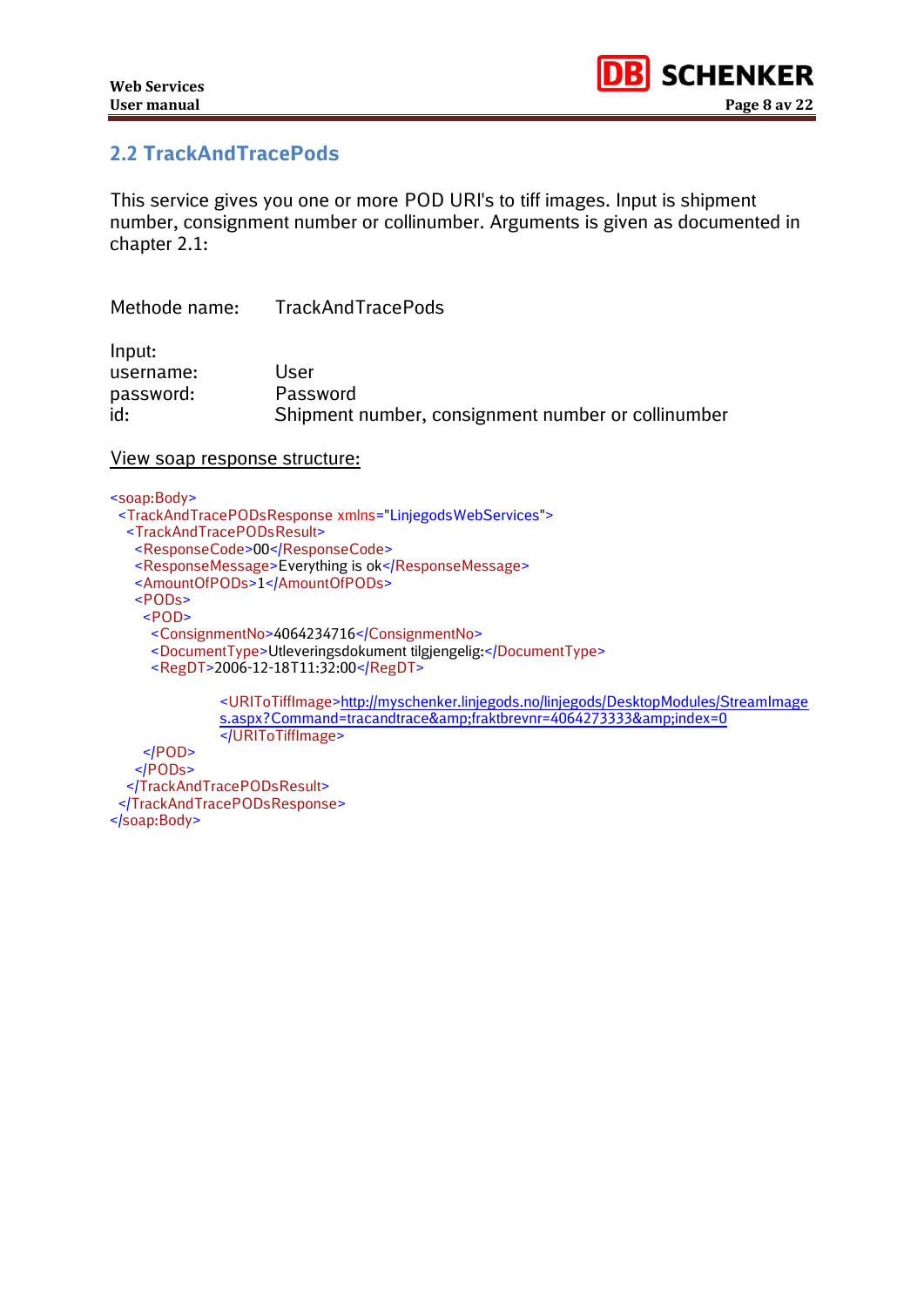# <span id="page-8-0"></span>**3 Price and Time table**

With this service you can calculate the freight price, and transportation times.

## <span id="page-8-1"></span>**3.1 PriceAndTimeTable**

Methode name: PriceAndTimeTable

Arguments to the webservice:

| <b>Argument</b>           | <b>Optional</b> | <b>Description</b>                                             |
|---------------------------|-----------------|----------------------------------------------------------------|
| Customnumber              | <b>No</b>       | Customer number (6 or 7 digits)                                |
| User                      | No              | Contact Schenker to get an internet service (mySchenker.no)    |
|                           |                 | user                                                           |
| Password                  | <b>No</b>       | Contact Schenker to get an internet service (mySchenker.no)    |
|                           |                 | user                                                           |
| ConsignorPostCode         | No              | Submission postal code                                         |
| ConsigneePostCode         | No              | Delivery postal code                                           |
| Weight                    | <b>No</b>       | Weight (integer)                                               |
|                           |                 | NB! For parcel price, the weight can not exceed 35 kg.         |
| Volumd3                   | No              | Integer. Volume is set to 0 if not provided.                   |
| <b>ProductCode</b>        | Yes             | Productcode must be                                            |
|                           |                 | S = Groupage (default)                                         |
|                           |                 | $L =$ Express                                                  |
|                           |                 | B = Partload (Delivery date is not calculated)                 |
|                           |                 | D = Direct distribution (Delivery date is not calculated)      |
| <b>TypeOfGoods</b>        | Yes             | Goodstype must be                                              |
|                           |                 | G=Regular goods (default)                                      |
|                           |                 | F=Dangerous goods                                              |
|                           |                 | T=Heat controlled goods                                        |
|                           |                 | V=Volume goods                                                 |
|                           |                 | E=Return of packaging                                          |
| PaymentCode               | Yes             | Paymentcode must be                                            |
|                           |                 | 0=Payed by consignee                                           |
|                           |                 | 3=Payed by shipper (default)                                   |
|                           |                 | 4=Giro service                                                 |
| <b>HandleCodeOfPackes</b> | Yes             | 5=Payed by other                                               |
|                           |                 | Process code. Must be<br><empty> = no value (default),</empty> |
|                           |                 | $E =$ Shipment return                                          |
|                           |                 | $P =$ Private ordinary                                         |
|                           |                 | $Q =$ like P and return of packaging                           |
|                           |                 | $R =$ like P and return of old device                          |
|                           |                 | $S =$ like P and Q + R                                         |
|                           |                 | $T =$ Private at work                                          |
|                           |                 | $Z = S$ chenker special                                        |
| NumberOfPackages          | Yes             | Number of packages. Impact on                                  |
|                           |                 | Private delivery surcharge.                                    |
|                           |                 | Assumes that process code is set to private delivery           |
|                           |                 | $(P,Q,R,S,T)$ .                                                |
|                           |                 | Set to 0 if not provided.                                      |
|                           |                 | If not provided, UnitCode/UnitNumbers are used.                |
| <b>UnitNumbers</b>        | Yes             | Number of units.                                               |
|                           |                 | Set to 0 if not provided.                                      |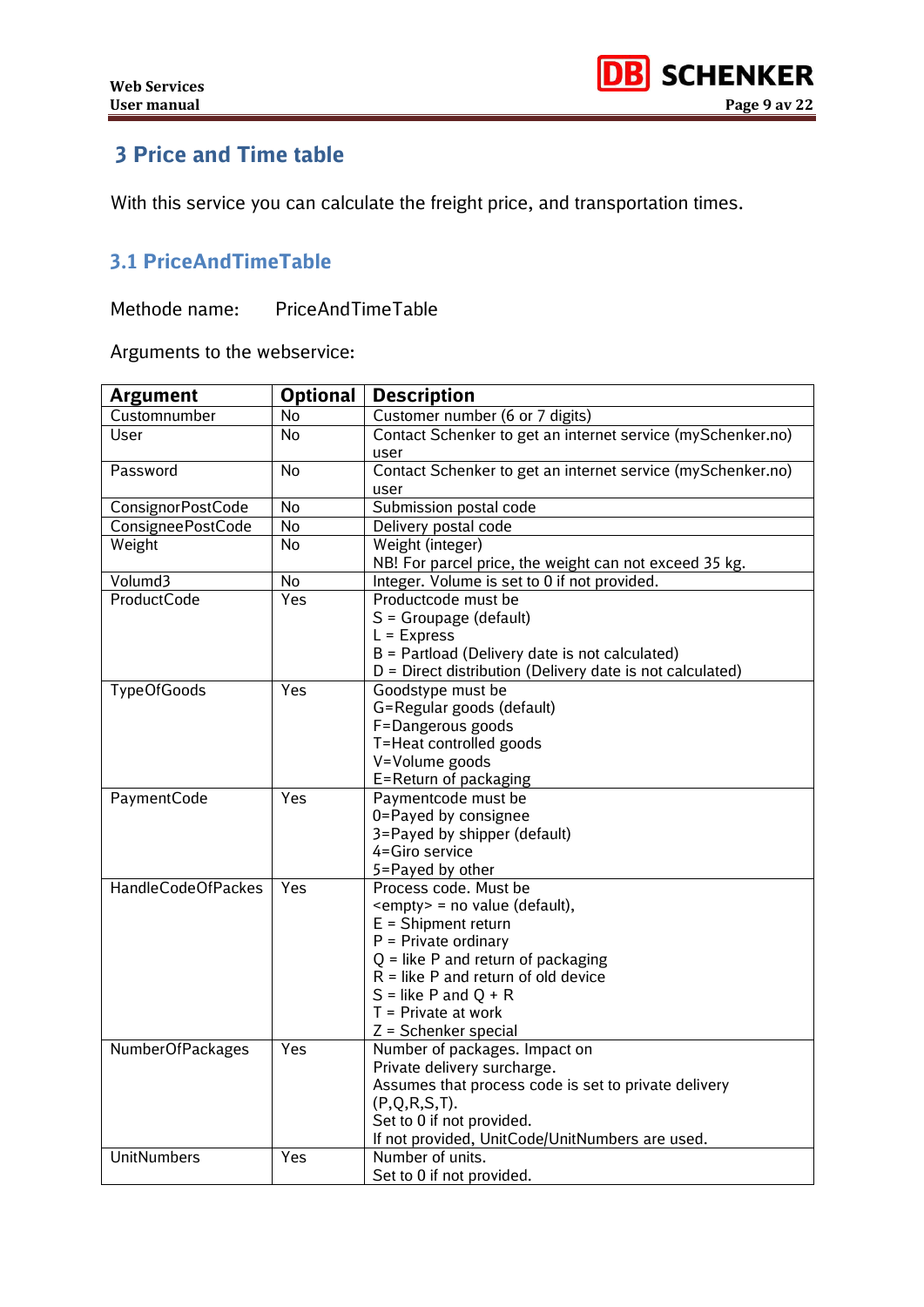

|                 |     | NB! UnitCode must also be provided.                      |
|-----------------|-----|----------------------------------------------------------|
|                 |     | If loadingmeters, UnitNumbers is specified in desimeters |
| <b>UnitCode</b> | Yes | 51.99 - According to customer agreement                  |
|                 |     | KL - Packages                                            |
|                 |     | PL - Pallets                                             |
|                 |     | PP - Palletplaces                                        |
|                 |     | LM - Loadingmeters                                       |
| AcceptanceDate  | No  | Submission date                                          |

## View soap request structure:

| <soapenv:envelope <br="" xmlns:soapenv="http://schemas.xmlsoap.org/soap/envelope/">xmlns:lin="LinjegodsWebServices"&gt;<br/><soapenv:header></soapenv:header><br/><soapenv:body><br/><lin:priceandtimetable><br/><lin:username>user</lin:username><br/><lin:password>password</lin:password><br/><lin:kriterie><br/><lin:customnumber>customernumberr</lin:customnumber><br/><lin:paymentcode>3</lin:paymentcode><br/><lin: weight="">10</lin:><br/><lin:volumd3>0</lin:volumd3><br/><lin:productcode>S</lin:productcode><br/><lin:typeofgoods>G</lin:typeofgoods><br/><lin:handlecodeofpackes></lin:handlecodeofpackes><br/><lin:consignorpostcode>7000</lin:consignorpostcode><br/><lin:consigneepostcode>8000</lin:consigneepostcode><br/><lin:acceptancedate>2006-11-07T00:00:00</lin:acceptancedate><br/><lin:numberofpackages>3</lin:numberofpackages><br/><lin:unitnumbers>0</lin:unitnumbers><br/><lin:unitcode>0</lin:unitcode></lin:kriterie></lin:priceandtimetable></soapenv:body></soapenv:envelope> |
|-------------------------------------------------------------------------------------------------------------------------------------------------------------------------------------------------------------------------------------------------------------------------------------------------------------------------------------------------------------------------------------------------------------------------------------------------------------------------------------------------------------------------------------------------------------------------------------------------------------------------------------------------------------------------------------------------------------------------------------------------------------------------------------------------------------------------------------------------------------------------------------------------------------------------------------------------------------------------------------------------------------------|
|                                                                                                                                                                                                                                                                                                                                                                                                                                                                                                                                                                                                                                                                                                                                                                                                                                                                                                                                                                                                                   |
| <br>                                                                                                                                                                                                                                                                                                                                                                                                                                                                                                                                                                                                                                                                                                                                                                                                                                                                                                                                                                                                              |
| <br>                                                                                                                                                                                                                                                                                                                                                                                                                                                                                                                                                                                                                                                                                                                                                                                                                                                                                                                                                                                                              |
|                                                                                                                                                                                                                                                                                                                                                                                                                                                                                                                                                                                                                                                                                                                                                                                                                                                                                                                                                                                                                   |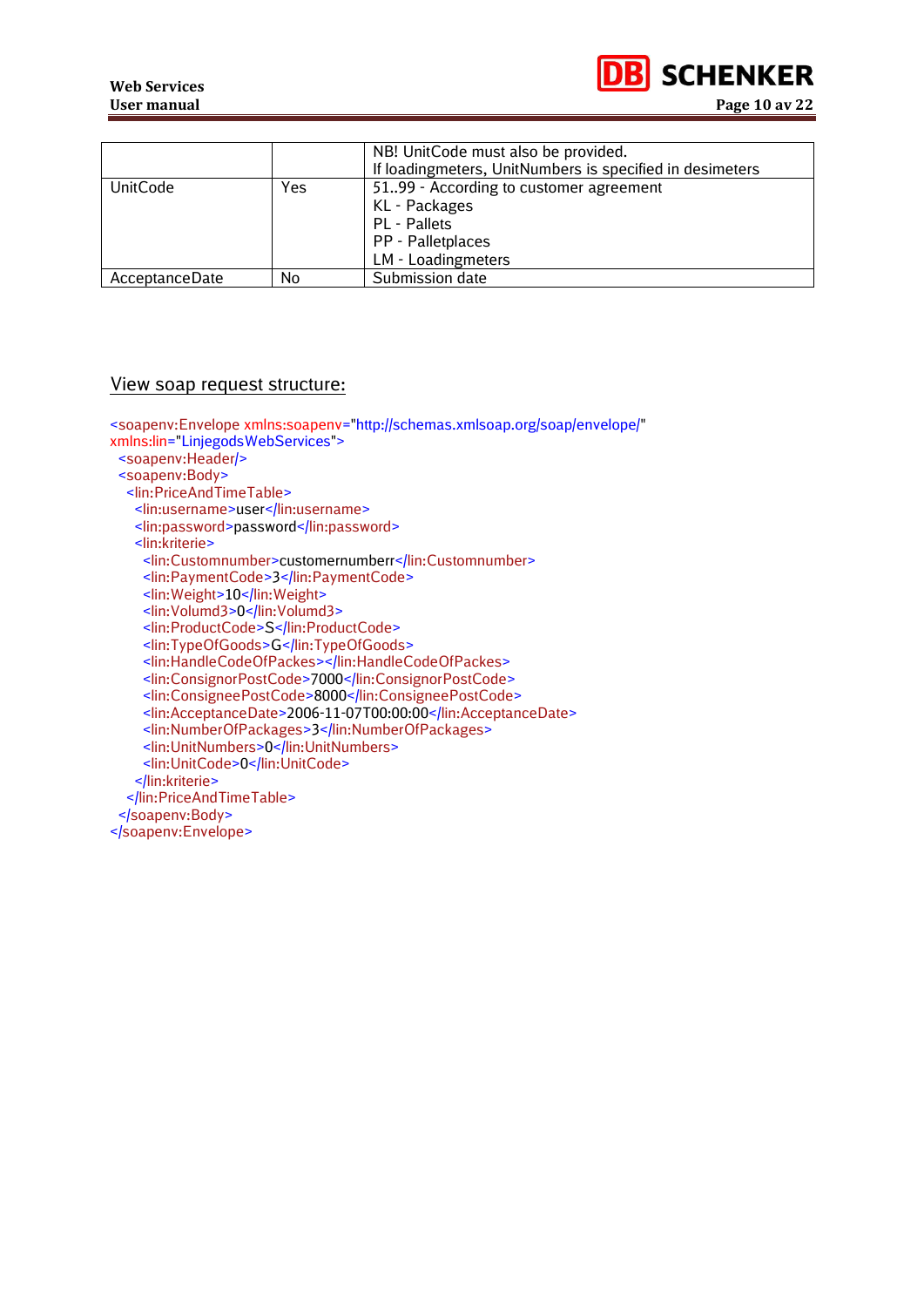#### View soap response structure:

| <soap:envelope <="" th="" xmlns:soap="http://schemas.xmlsoap.org/soap/envelope/"></soap:envelope> |
|---------------------------------------------------------------------------------------------------|
| xmlns:xsd="http://www.w3.org/2001/XMLSchema" xmlns:xsi="http://www.w3.org/2001/XMLSchema-         |
| instance >                                                                                        |
| <soap:body></soap:body>                                                                           |
| <priceandtimetableresponse xmlns="LinjegodsWebServices"></priceandtimetableresponse>              |
| <priceandtimetableresult></priceandtimetableresult>                                               |
| <responsecode>00</responsecode>                                                                   |
| <responsemessage>OK</responsemessage>                                                             |
| <price></price>                                                                                   |
| <messageid>0</messageid>                                                                          |
| <message></message>                                                                               |
| <grossfreight>277</grossfreight>                                                                  |
| <discount>77</discount>                                                                           |
| <freight>0.0</freight>                                                                            |
| <netfreight>0.0</netfreight>                                                                      |
| <privatedeliverysurcharge>0.0</privatedeliverysurcharge>                                          |
| <parcelvolumsurcharge>0.0</parcelvolumsurcharge>                                                  |
| <giroservicesurcharge>0.0</giroservicesurcharge>                                                  |
| <consigneetopay>0.0</consigneetopay>                                                              |
| <collectionsurcharge>0.0</collectionsurcharge>                                                    |
| $<$ /price>                                                                                       |
| <timetable></timetable>                                                                           |
| <scheduleddeliverytime>2006-11-08T00:00:00</scheduleddeliverytime>                                |
| <messageid>0</messageid>                                                                          |
| <message></message>                                                                               |
|                                                                                                   |
|                                                                                                   |
|                                                                                                   |
| $<$ soap: Body $>$                                                                                |
|                                                                                                   |
|                                                                                                   |

If an error occurs, ResponseCode og ResponseMessage will be provided, if not they will be 00/OK.

| <b>ITEPNISE</b> |                                                     |
|-----------------|-----------------------------------------------------|
| Code            | Message                                             |
| 00              | OK                                                  |
| 01              | Price not found, message is one from the list below |
|                 | Invalid user/password                               |
| 12              | User have no access to this service                 |
| 20              | Internal error                                      |
| ว 1             | Service closed                                      |

Response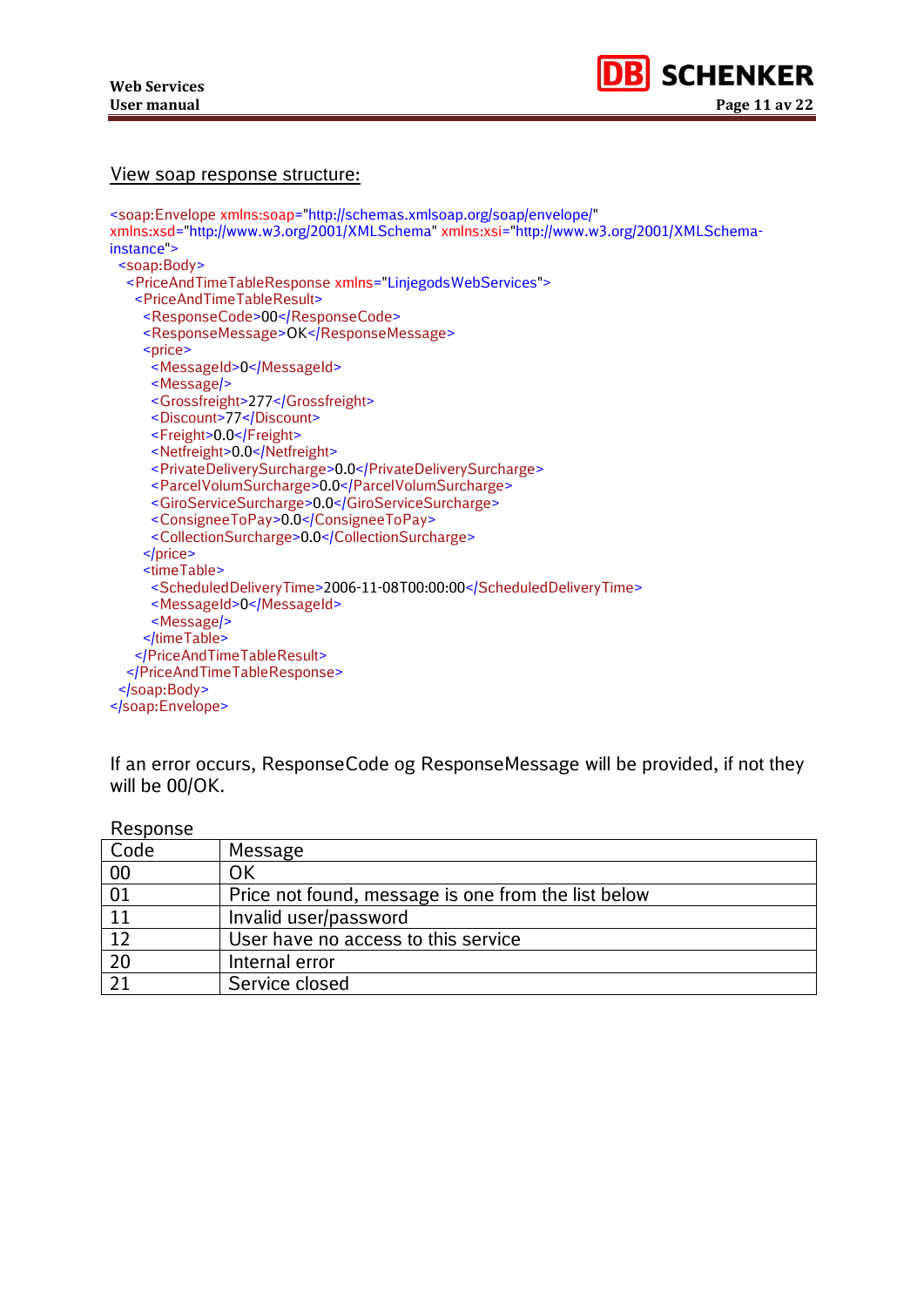

#### PriceAndTimeTableResult

| <b>Price</b>                | Norwegian                 | <b>Description</b>                                                                  |  |
|-----------------------------|---------------------------|-------------------------------------------------------------------------------------|--|
| Messageld                   |                           |                                                                                     |  |
| Message                     |                           | Eventual message                                                                    |  |
| Grossfreight                | <b>Bruttofrakt</b>        |                                                                                     |  |
| <b>Discount</b>             | Rabatt                    |                                                                                     |  |
| Freight                     | Frakt                     |                                                                                     |  |
| Netfreight                  | Nettofrakt                |                                                                                     |  |
| PrivateDeliverySurcharge    | Privatleveringsgebyr      |                                                                                     |  |
| ParcelVolumSurcharge        | Volumtillegg              |                                                                                     |  |
| <b>GiroServiceSurcharge</b> | Giroservicegebyr          |                                                                                     |  |
| ConsigneeToPay              | Betalingsoverføringsgebyr |                                                                                     |  |
| CollectionSurcharge         | Hentetillegg              | May apply                                                                           |  |
|                             |                           |                                                                                     |  |
| <b>TimeTable</b>            |                           | NB! This part might not be<br>returned, depending on if<br>a scheduled plan exists. |  |
| ScheduledDeliveryTime       | Planlagt leveringsdag     | Planned delivery date                                                               |  |
| Messageld                   |                           |                                                                                     |  |
| <b>Message</b>              | <b>Eventuell melding</b>  | Eventual message                                                                    |  |

Calculation of total freight :

Only one of these two possibilities is possible:

- Freight is specified in Netfreight
- Freight is specified in Freight

If freight is specified as Netfreight, Grossfreight and Discount might be specified. Netfreight is then Grossfreight – Discount.

Any surcharges and additons must be added.

CollectionSurcharge might be added, following own rules.

Total freight will be freight + surcharges/additions + possibly collectionsurcharge.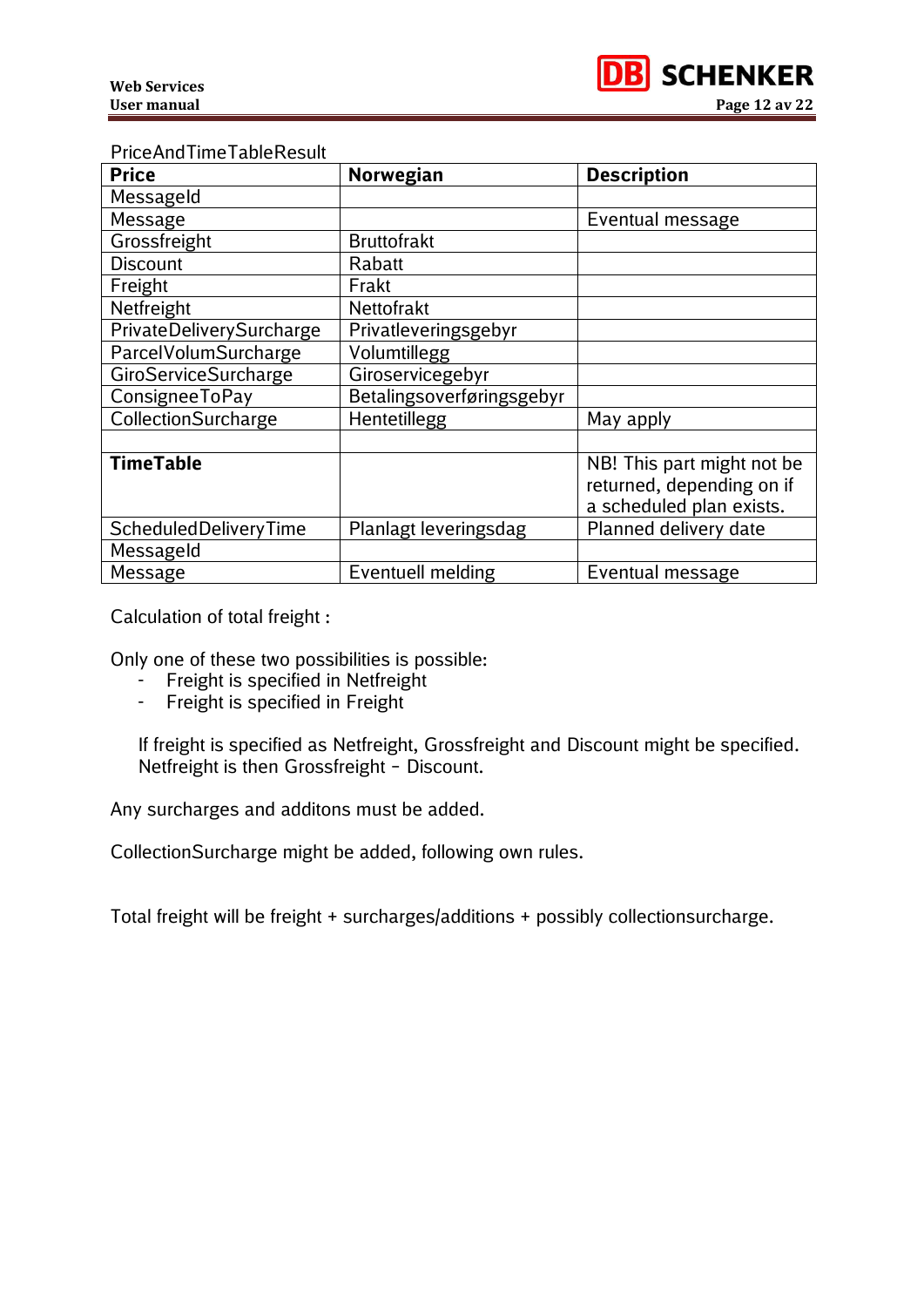

## Price not found, messages

| $\mathsf{Id}$  | English                                                 | Norwegian                                            |
|----------------|---------------------------------------------------------|------------------------------------------------------|
| $\overline{1}$ | Customer number must be                                 | Kundenummer må være utfyllt og 7                     |
|                | specified with 7 digits.                                | siffer.                                              |
| $\overline{2}$ | Freight payed by is mandatory.                          | Frakten betales av må være utfylt.                   |
| $\overline{3}$ | No shipments found on given<br>criteria.                | Fant ingen sendinger på gitte kriterier.             |
| 4              | Error calculating.                                      | En feil ved eksekvering.                             |
| $\overline{5}$ | Submission date is on format                            | Innl. dato er på formatet ddmmåå.                    |
|                | ddmmåå.                                                 |                                                      |
| 6              | Use of this customer number is not                      | Det er ikke gitt tilgang til oppgitt                 |
|                | authorized.                                             | kundenummer.                                         |
| 10             | Submission date is illegal.                             | Innl. Dato er ikke en lovlig dato.                   |
| 20             | Submission postal code requires 4<br>digits.            | Innhentingspostnummer krever 4 siffer i<br>postnr.   |
| 21             | Submission postal code must be                          | Innleveringspostnummer må oppgis.                    |
|                | given.                                                  |                                                      |
| 30             | Submission postal code does not                         | Innhentingspostnummer finnes ikke hos                |
|                | exist within Schenker.                                  | Schenker.                                            |
| 40             | Delivery postal code requires 4                         | Utleveringspostnummer krever 4 siffer i              |
|                | digits.                                                 | postnr.                                              |
| 41             | Delivery postal code is mandatory.                      | Utleveringspostnummer må oppgis.                     |
| 50             | Delivery postal code does not exist                     | Utleveringspostnummer finnes ikke hos                |
|                | within Schenker.                                        | Schenker.                                            |
| 60             | Weight is not an integer between 1                      | Oppgitt vekt er ikke nummerisk heltatt               |
|                | and 99999.                                              | heltall i intervallet 1-99999.                       |
| 70             | Parcel (one package) can not                            | Stykkgods en-kolli kan ikke overstige                |
|                | exceed weight of 35 kg.                                 | vekt på 35 kg.                                       |
| 80             | Volume must be an integer                               | Oppgitt volum er ikke nummerisk heltall              |
|                | between 1 and 999999.                                   | i intervallet 1-999999.                              |
| 81             | Volume can be entered as LxWxH,                         | Volum kan angis med LxBxH, adskilt                   |
| 82             | delimited by x, X or *<br>There is a difference between | med x, X eller *                                     |
|                | provided volume and                                     | Det er avvik mellom oppgitt volum og<br>oppgitte mål |
|                | measurements                                            |                                                      |
| 83             | Both length, width and height must                      | Både lengde, bredde og høyde må                      |
|                | be provided                                             | oppgis                                               |
| 90             | Parcel (one package) can not                            | Stykkgods en-kolli kan ikke overstige                |
|                | exceed volume of 250 dm3.                               | volum på 250 dm3.                                    |
| 92             | Number of packages is not a                             | Antall kolli er ikke et tall.                        |
|                | number.                                                 |                                                      |
| 94             | Specific timetable applies for                          | For privatlevering gjelder egen                      |
|                | private delivery.                                       | transportplan.                                       |
| 95             | Customer number must be 7 digits                        | Kundenummer må være 7 siffer og                      |
|                | and valid within Schenker.                              | eksistere i Schenker systemer.                       |
| 96             | Customer number does not exist                          | Kundenummer finnes ikke hos                          |
|                | within Schenker.                                        | Schenker.                                            |
| 97             | Customernumber is not valid.                            | Kundenummer må være 7 siffer og kun                  |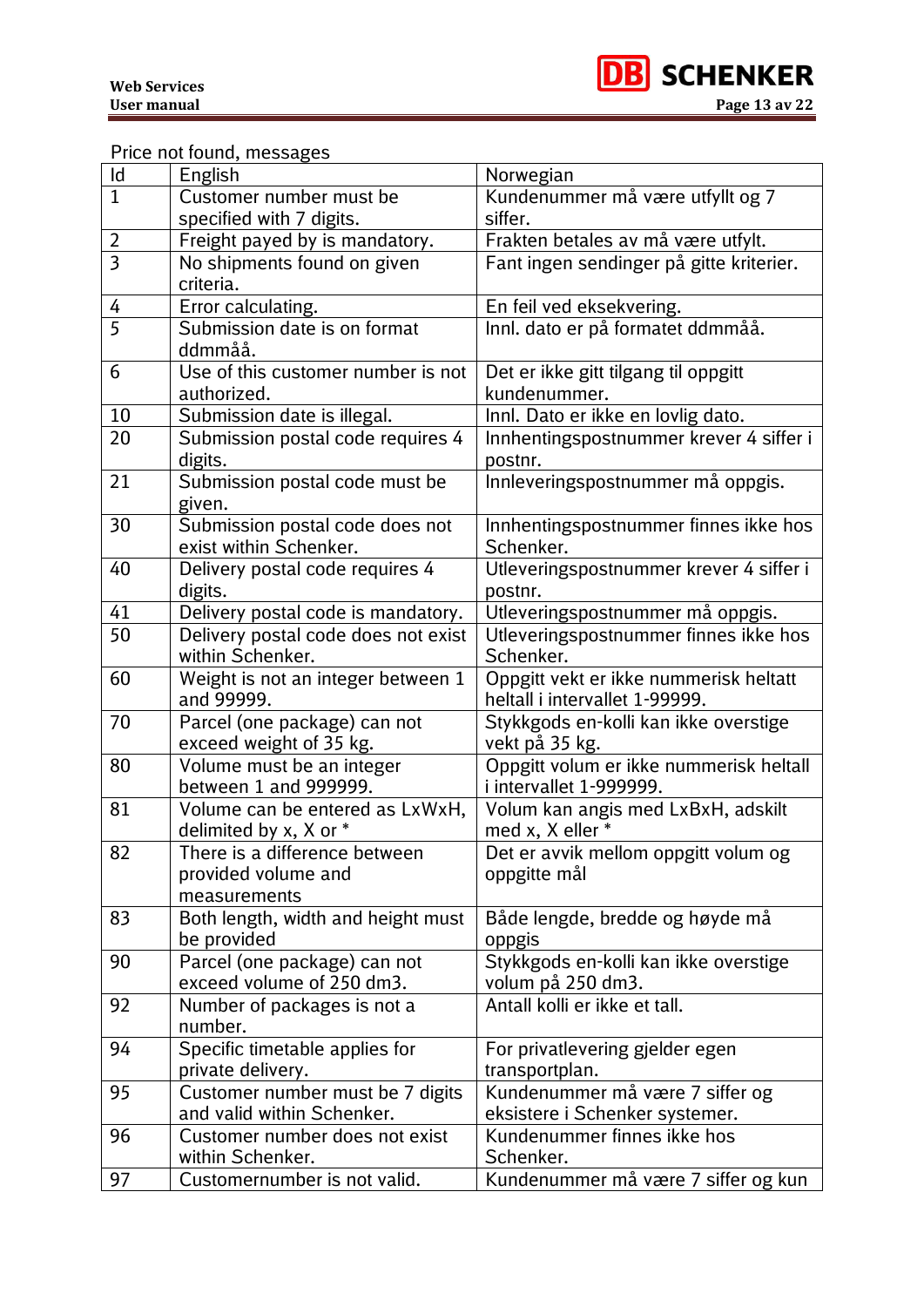

|      |                                      | kontokundenummer er tillatt.                     |
|------|--------------------------------------|--------------------------------------------------|
| 100  | Item does not exist.                 | Forekomsten finnes ikke.                         |
| 110  | Process code must be private         | Behandlingskode må være være privat              |
|      | P=ordinary, Q=ret emb, R=ret app     | P=ordinær, Q=retur emb., R=retur app.            |
|      | or S=ret emb/app.                    | eller S=retr emb\app.                            |
| 111  | Specific timetable applies for       | For produkttype ekspress gjelder egen            |
|      | product express.                     | transportplan.                                   |
| 120  | Product code must be Groupage        | Produktkode må være S=Stykkgods                  |
|      | and partload or Express.             | (Default), L=Ekspress, B=Partigods               |
|      |                                      | avtaler.                                         |
| 121  | Specific timetable applies for       | For privatlevering gjelder egen                  |
|      | private delivery.                    | transportplan.                                   |
| 130  | Goodstype must be specified.         | Godstype må være korrekt spesifisert.            |
| 131  | Timetable is not calculated for      | For direkte avtaler beregnes ikke                |
|      | direct agreements.                   | transportplan.                                   |
| 140  | Patment code must be specified.      | Betalingskode må være 0=Mottaker                 |
|      |                                      | betaler, 3=Sender betaler og                     |
|      |                                      | 4=Giroservice.                                   |
| 1002 | Shipment does not exist.             | Sending eksisterer ikke.                         |
| 1003 | From place is not express place.     | Fra sted er ikke ekspress sted.                  |
| 1004 | To place is not express place.       | Til sted er ikke ekspress sted.                  |
| 1005 | No agreement found for this          | Det finnes ikke avtale på inntastet              |
|      | transport distance.                  | strekning eller prisform.                        |
| 1006 | Agreement does not exist.            | regulativ finnes ikke.                           |
| 1007 | Calculated by groupage<br>agreement. | Beregnet etter nettverk avtale.                  |
| 1008 | Calculated by parcel (one            | Beregnet etter nettverk enkolli avtale.          |
|      | package) agreement.                  |                                                  |
| 1021 | For exact price to be calculated,    | For at eksakt pris skal beregnes, må             |
|      | both weight and volume must be       | både vekt og volum oppgis.                       |
|      | given.                               |                                                  |
| 1022 | For exact price to be calculated,    | For at eksakt pris skal beregnes, må             |
|      | both weight, volume and measures     | både vekt, volum og mål oppgis. Som              |
|      | must be given. As an alternativ to   | et alternativ til volum, kan antall              |
|      | volume, palletplaces or              | palleplasser eller antall lastmeter              |
|      | loadingmeters can be used.           | oppgis. Dersom det finnes en avtale om           |
|      | Pallets can be used if there exists  | pris pr. pall, kan dette oppgis i stedet.        |
|      | an agreement on price pr. pallet.    |                                                  |
| 1025 | Number of units must be empty or     | Antall enheter må være tomt eller ett            |
|      | an integer between 0-99              | heltall innfor intervallet 0-99                  |
| 1026 | Palletplaces must be empty or an     | Antall palleplasser må være tomt eller           |
|      | integer between 0-30                 | ett heltall innenfor intervallet 0-30            |
| 1027 | Loadingmeters must be empty or       | Antall lastmeter feltet kan være tomt            |
|      | between 0-100                        | eller være heltall innenfor intervallet 0-       |
|      |                                      | 100                                              |
| 1030 | Package surcharge included with      | Kollitillegg inkludert med kroner <pris>.</pris> |
|      | $NOK$ <pris>.</pris>                 |                                                  |
| 1031 | Calculated price is a result of      | Beregnet pris er et resultat av                  |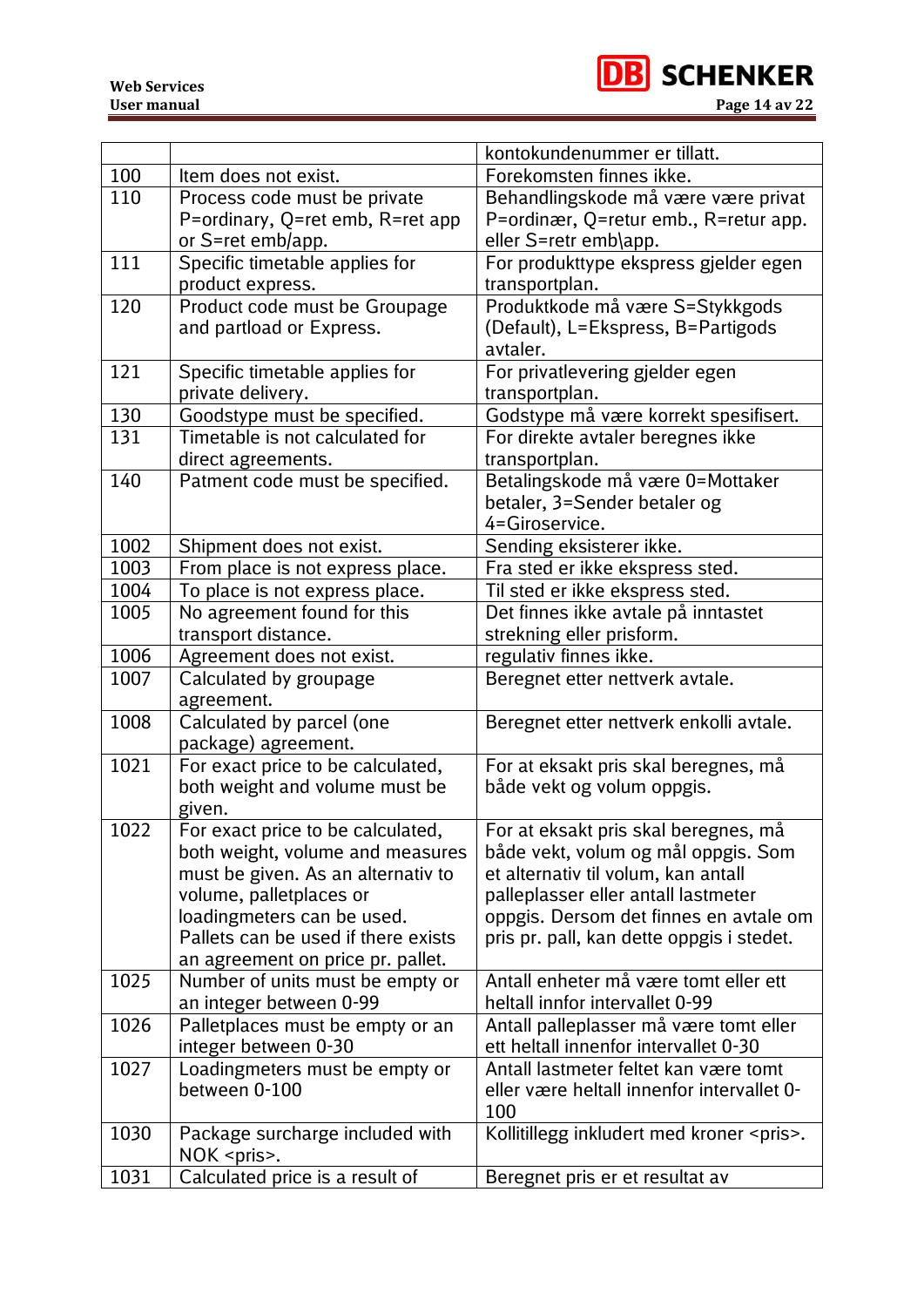<span id="page-14-0"></span>

|       | groupage calculated with freight<br>weight higher than the limit for<br>partload. | stykkgods fraktberegnet over<br>partigodsgrense.             |
|-------|-----------------------------------------------------------------------------------|--------------------------------------------------------------|
| 2000  | Could not find agreement for direct                                               | Finner ikke Schenker Direkteavtale for                       |
|       | for this transport/customer.                                                      | denne strekningen/kundenr.                                   |
| 20000 |                                                                                   | Feil under bestemmelse av turgruppe.                         |
| 20001 |                                                                                   | Feil under bestemmelse av                                    |
|       |                                                                                   | innleveringsterminal.                                        |
| 20002 |                                                                                   | Feil under bestemmelse av                                    |
|       |                                                                                   | utleveringsterminal.                                         |
| 20003 |                                                                                   | For mange terminalveier i                                    |
|       |                                                                                   | fremfoeringsveien. Muligens uendelig                         |
|       |                                                                                   | loop.                                                        |
| 20004 |                                                                                   | Mangler terminalvei for en strekning.                        |
| 20005 |                                                                                   | For mange turer i en terminalvei.                            |
|       |                                                                                   | Muligens uendelig loop                                       |
| 20006 |                                                                                   | Mangler turer for å fullføre en                              |
|       |                                                                                   | terminalvei.                                                 |
| 20007 |                                                                                   | Det finnes alternative terminalveier for                     |
|       |                                                                                   | en strekning.                                                |
| 20008 |                                                                                   | En terminalvei har turer, men                                |
|       |                                                                                   | terminalveien er ikke gyldig for de                          |
| 20009 |                                                                                   | dagene den første turen gjelder.                             |
|       |                                                                                   | Feil under beregning av<br>behandlingstidspunkt på terminal. |
| 20010 |                                                                                   | Feil under beregning av utkjoeringstur.                      |
| 20012 |                                                                                   | Ukjent feil under beregnign av                               |
|       |                                                                                   | terminalvei.                                                 |
| 20013 |                                                                                   | Kombinasjonen av produkt og godstype                         |
|       |                                                                                   | fremføres ikke ved hjelp av                                  |
|       |                                                                                   | transportplan.                                               |
|       | 20020   Deliverytime can't be estimated                                           | everingstid for valgt strekning                              |
|       |                                                                                   | beregnes ikke.                                               |
| 20025 | Agreement for pallets does not                                                    | Du mangler palleavtale for å kunne                           |
|       | exist.                                                                            | kjøre fraktberegningen.                                      |
| 20026 | Measures (length, width and                                                       | Mål (lengde, bredde og høyde) må                             |
|       | height) must be provided to use 1-                                                | oppgis ved 1-kolli-pall avtale.                              |
|       | kolli-pallet agreement.                                                           |                                                              |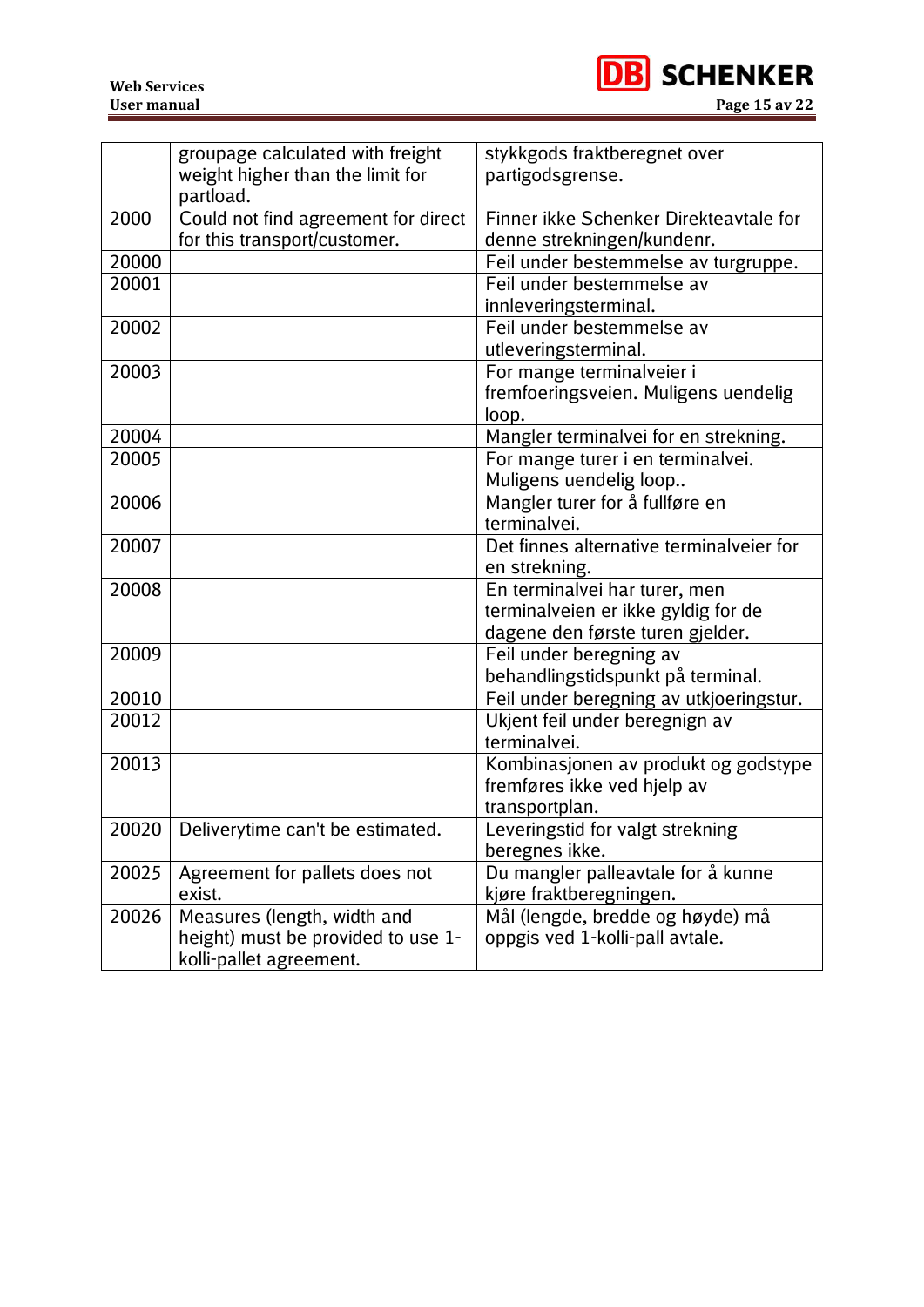# **3.2 PriceAndTimeTableV2**

This is a newer version of priceAndTimeTable. The input offers 3 new arguments, as shown in the table below. The return is identical.

| Argument | <b>Optional</b> | <b>Description</b> |  |
|----------|-----------------|--------------------|--|
| LengthCm | Yes*            | Length in cm       |  |
| WidthCm  | Yes*            | Width in cm        |  |
| HeightCm | Yes*            | Height in cm       |  |

\* The measures must be provided to get a correct price if the product 1-kolli-pallet is to be used. Specify 0 if not provided. Either none or all must be provided.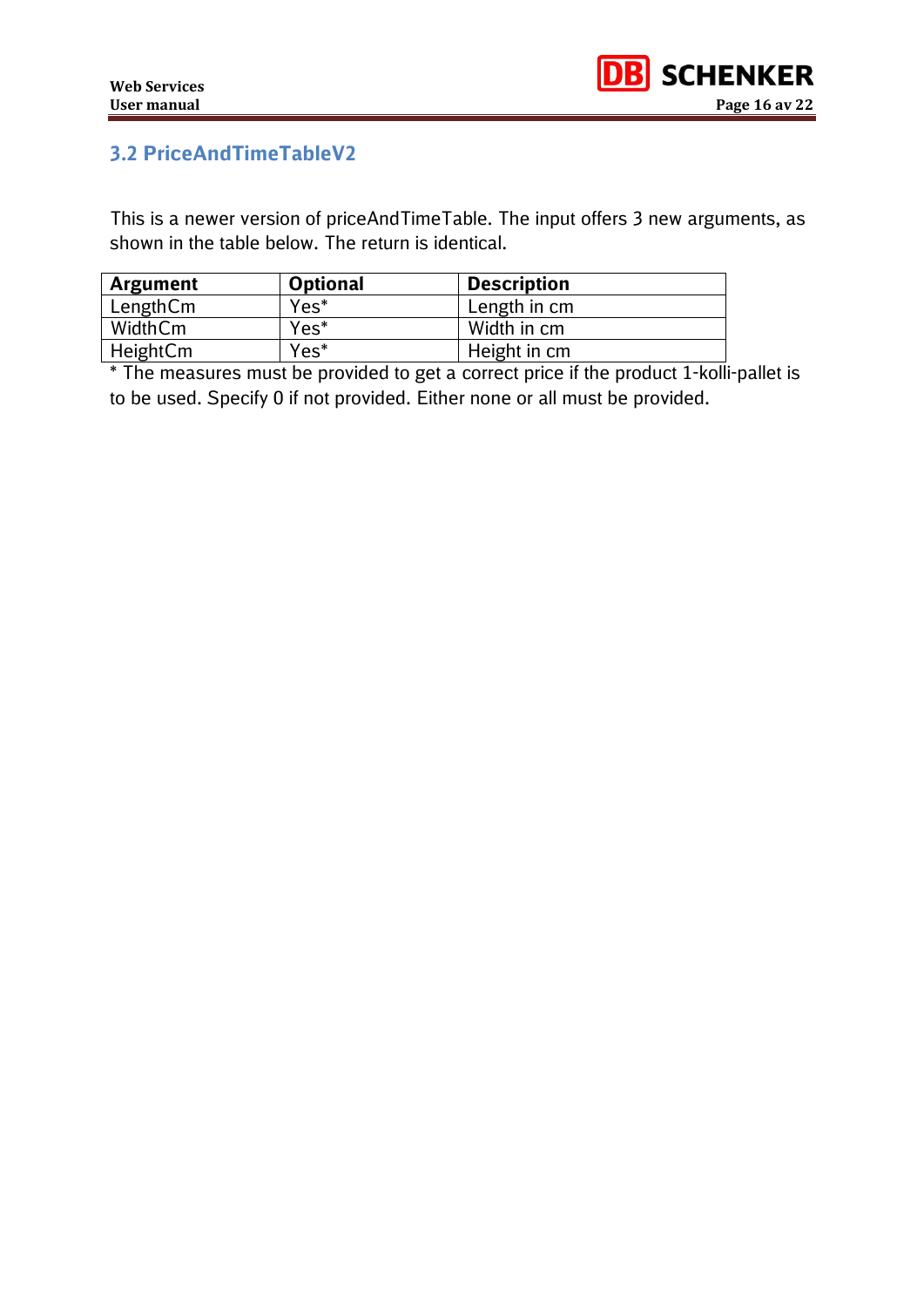# <span id="page-16-0"></span>**4 URL til tjenester (REST style web service)**

Disse tjenestene er laget for Schenker AS sine kunder som ønsker en knytning/integrering med Schenker AS sine webtjenester. Tjenestene baserer seg på at man oppgir en web adresse (URI). Schenker benytter domenet [https://www.myschenker.no.](https://www.myschenker.no/)

Schenker tilbyr også webservicer (for sporing og fraktberegning. Her vil man få returnert noe mer informasjon, eksempelvis utleveringsseddel med kvittering for mottatt gods der dette finnes.

Følgende tjenester finnes i dag:

- Sporing
- Fraktberegning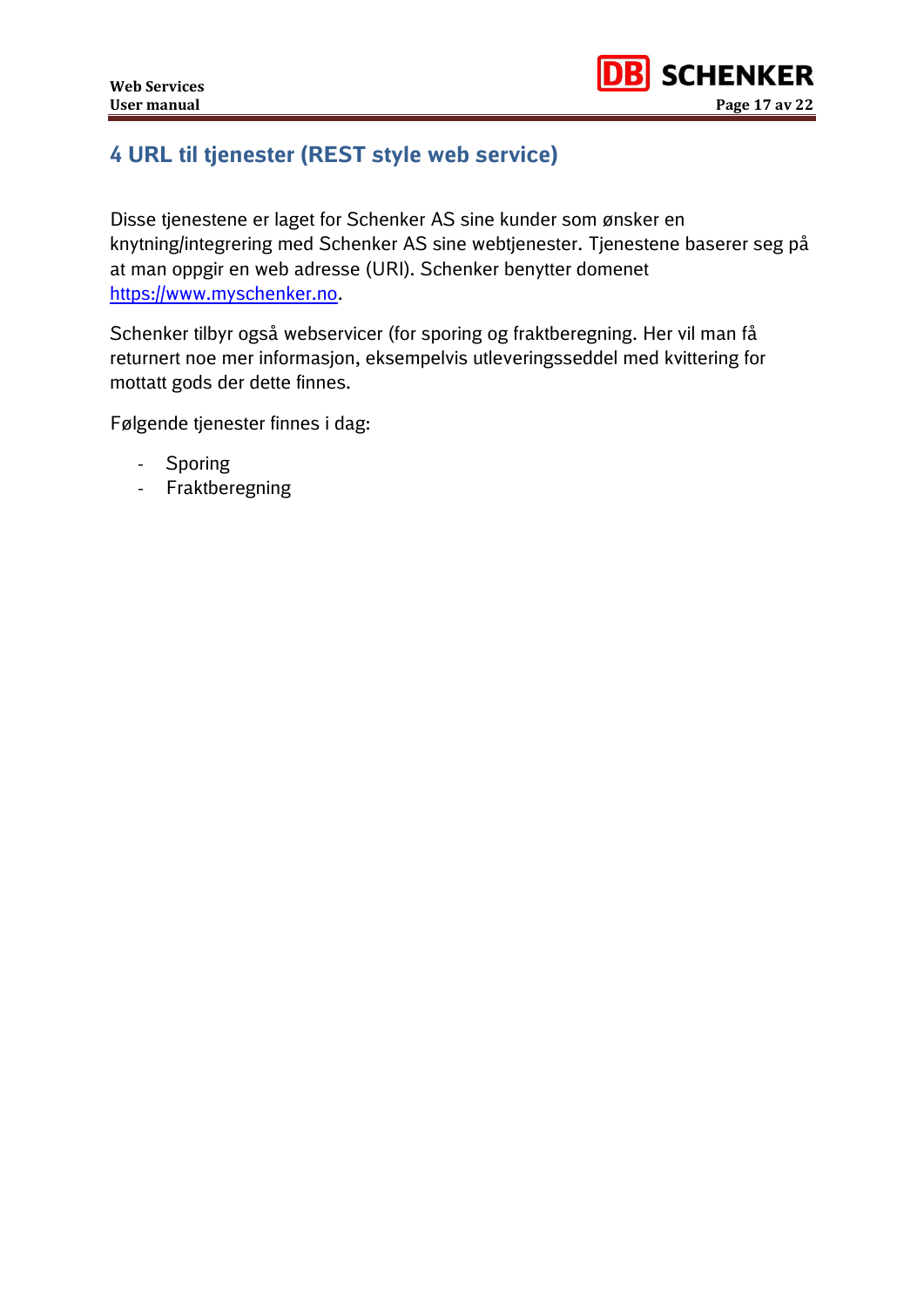# <span id="page-17-0"></span>**4.1 URL Sporing**

Kunde kan starte opp sporing direkte fra sine applikasjoner og få frem sporingsdata uten å gå gjennom kriteriebildet.

URL'en som en bruker er som følger:

https://www.myschenker.no/srv\_spor\_kriterier.html?fraktnr=<parameter>

### <span id="page-17-1"></span>**Inngangparameter <parameter>**

Parameterens navn <fraktnr> kan ha 10, 11, 15, 17, 18 siffer bak. Hvis parameterverdien er 10 eller 17 siffer antas det at det er et fraktbrevnummer. Er den 11 eller 15 siffer antas det at det er en senders referansenummer, og der den 18 siffer antas det at det er kollinummer. Får vi et annet antall siffer er det en feil.

Følgende meldinger kan komme avhengig av oppslagsbegrep:

- For 10 / 17 siffer Fraktbrevnummer nn..nn er ikke kjent hos Schenker.
- For 11 / 15 siffer Senders referanse nn..nn er ikke kjent hos Schenker.
- For 18 siffer Kollikode nn..nn er ikke kjent hos Schenker.

Dersom fraktnr. parameteret inneholder et annet antall siffer, kommer meldingen:

- Parameter må ha 10, 11, 15, 17 eller 18 siffer.

Alle disse meldinger betyr at systemet fungerer, men det ble ikke treff i oppslaget.

### <span id="page-17-2"></span>**Retur**

Schenker tjenesteside vil vises på samme måte som på eSchenker [\(https://eschenker.dbschenker.com\)](https://eschenker.dbschenker.com/).

### <span id="page-17-3"></span>**Retur meldinger**

Schenker tjenesteside vil vises på samme måte som på eSchenker [\(https://eschenker.dbschenker.com\)](https://eschenker.dbschenker.com/).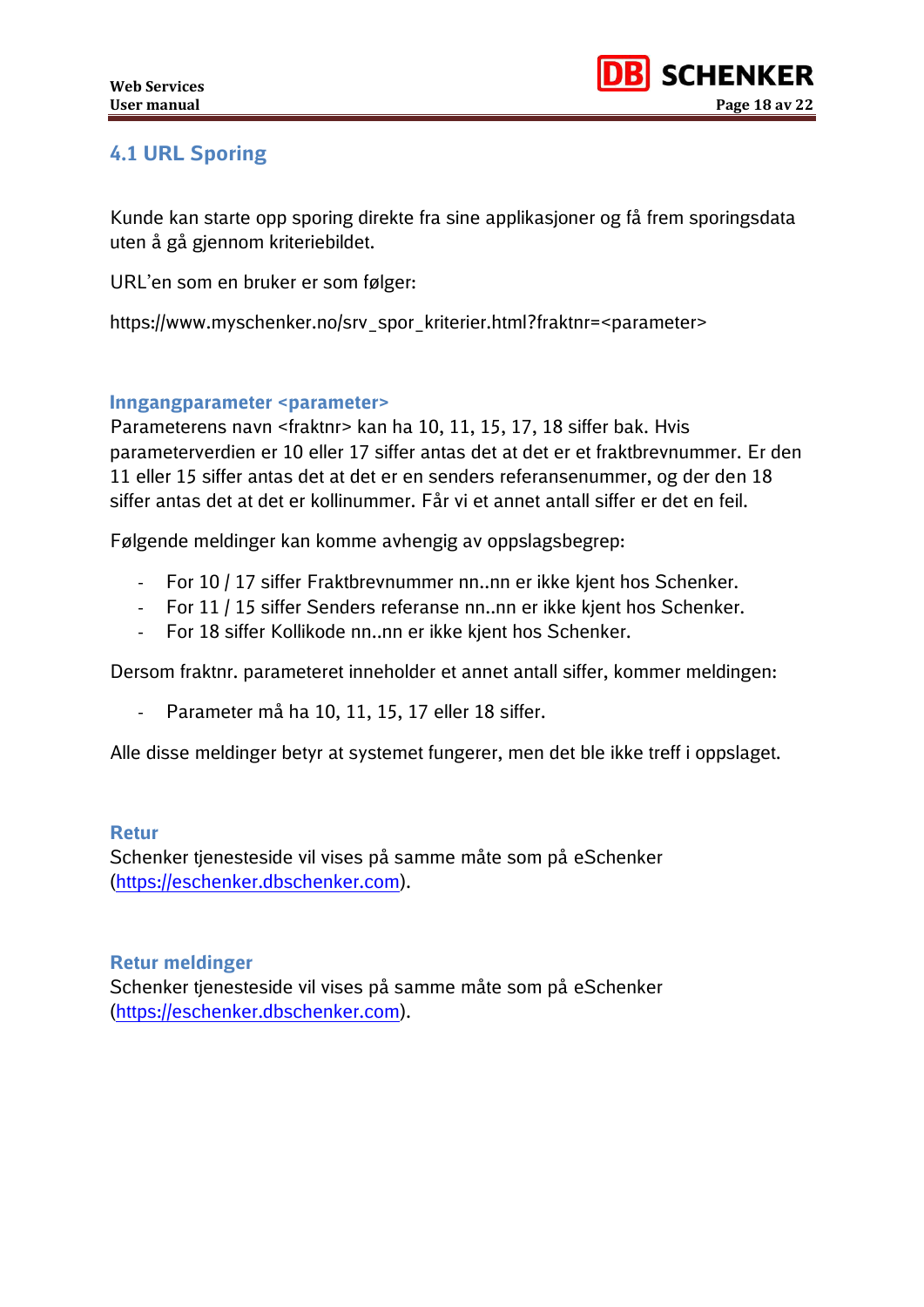## <span id="page-18-0"></span>**4.2 Url Fraktberegning**

Dette avsnittet beskriver kort hvordan man bruker Url fraktberegnings tjenesten som Schenker tilbyr kunder som ønsker en tetter integrasjon mellom sine og Schenker's IT systemer. Denne tjenesten beregner fraktkostnader og eventuelt utleveringsdato basert på oppgitt innlevert dato.

### <span id="page-18-1"></span>**Begrensninger**

Den tekniske løsningen baserer seg på at man har tilgang til internett og at kunde har programmeringskomponenter som kan kommunisere via http med Schenker's WEB server. Kunden gjør en forespørsel til Schenker's WEB server, og tilbake får kunden et XML dokument (Schema ikke definert). Det blir da kundens ansvar å viderebehandle (parse) dette dokumentet.

#### <span id="page-18-2"></span>**Inngangsparametere**

For å kunne benytte tjenesten må kunden ha

- Schenkers internett bruker og passord
- Et eller flere kundenummer tilknyttet brukeren (bruker/passord)

Adresse til Schenkers fraktberegningstjeneste er:

https://www.myschenker.no/Fraktberegning/Webgrensesnitt/Fraktberegning.aspx

Domene navnet myschenker.linjegods.no vil bli erstattet av myschenker.no, og skal ikke benyttes.

| Innparameter  | Obligatorisk | Valg/kommentar                                   |
|---------------|--------------|--------------------------------------------------|
| send kunde nr | Ja           | Kundenummer (6/7 siffer)                         |
| bruker        | Ja           | Kontakt Schenker hvis du mangler bruker på       |
|               |              | Schenkers internett tjenester                    |
| Passord       | Ja           | Kontakt Schenker hvis du mangler bruker på       |
|               |              | Schenker internett tjeneste                      |
| send_post_nr  | Ja           |                                                  |
| mott_post_nr  | Ja           |                                                  |
| virk vekt kg  | Ja           | Default 0 Vekt (heltall)                         |
|               |              | NB ! For pakkepris kan ikke vekt overstige 35 kg |

Følgende innparametere må/kan man oppgi :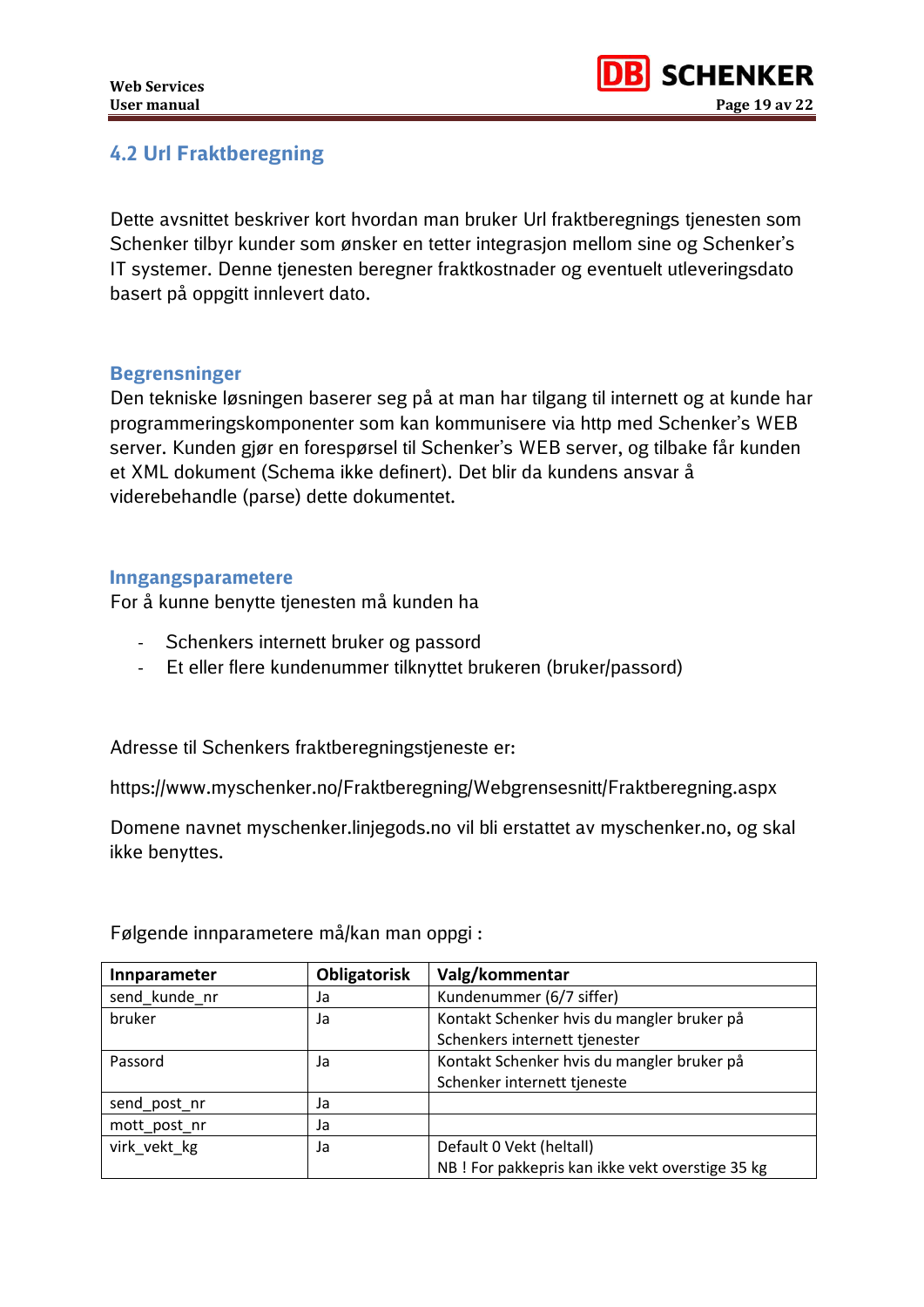**Web Services User manual Page 20 av 22**



| volum_d3    | Nei | Default 0 Volum (Heltall)                               |
|-------------|-----|---------------------------------------------------------|
|             |     | Hvis både mål og volum oppgis, må dette stemme          |
|             |     | overens.                                                |
| produkt_kd  | Nei | Produktkode må være                                     |
|             |     | S= Stykkgods (default)                                  |
|             |     | $L =$ Ekspress                                          |
|             |     | B= Partigods (Utleveringsdato beregnes ikke)            |
|             |     | D=Direkte distribusjon (Utleveringsdato                 |
|             |     | beregnes ikke)                                          |
| godstype_kd | Nei | Godstype må være                                        |
|             |     | G=vanlig gods (default)                                 |
|             |     | F= farlig gods                                          |
|             |     | T= varmegods                                            |
|             |     | V=volumgods                                             |
|             |     | E=Embalasje i retur                                     |
| send bet kd | Nei | Betalingskode må være                                   |
|             |     | 3=sender betaler (default)                              |
|             |     | 4=giroservice                                           |
| beh_kd      | Nei | Behandlingskode må være                                 |
|             |     | Tom = $ingen(detault)$                                  |
|             |     | $P = private$                                           |
|             |     | Q = som P men med retur av embalasje                    |
|             |     | $R =$ som Q men retur av gammelt apparat for            |
|             |     | destruksjon                                             |
|             |     | $S =$ gjennvinning, $S = R + Q$                         |
|             |     | T = privatlevering på jobb                              |
| kolli_an    | Nei | Antall kolli. Får betydning for privatleveringsgebyret. |
|             |     | Forutsetter at du har satt behandlingskode (beh_kd)     |
|             |     | til privatlevering (P,Q,R, S eller T).                  |
| enhet_an    | Nei | Antall enheter                                          |
|             |     | NB ! enhet_an >0 går ikke hvis enhet_kd er tom          |
|             |     | Hvis lastemeter oppgis denne i desimeter                |
| enhet_kd    | Nei | Enhetskode                                              |
|             |     | NB! enhet_an >0 går ikke hvis enhet_kd er tom           |
|             |     | 5199: Kundespesifikk                                    |
|             |     | KL: Kolli                                               |
|             |     | PL: Paller                                              |
|             |     | PP: Palleplasser                                        |
|             |     | LM: Lastemeter (i desimeter)                            |
| tilgj_dk1   | Nei | Innlevert dato                                          |
|             |     | Default dagens dato. Må være på formatet                |
|             |     | DD.MM.ÅÅ F.eks 3 august 2014 tilsvarer 03.08.14         |
| lengde_cm   | Nei | Sendingens lengde, oppgitt i cm. Hvis både mål og       |
|             |     | volum oppgis, må dette stemme overens. Angi 0 hvis      |
|             |     | ikke oppgitt.                                           |
| bredde_cm   | Nei | Sendingens bredde, oppgitt i cm. Hvis både mål og       |
|             |     | volum oppgis, må dette stemme overens. Angi 0 hvis      |
|             |     | ikke oppgitt.                                           |
| hoeyde_cm   | Nei | Sendingens høyde, oppgitt i cm. Hvis både mål og        |
|             |     | volum oppgis, må dette stemme overens. Angi 0 hvis      |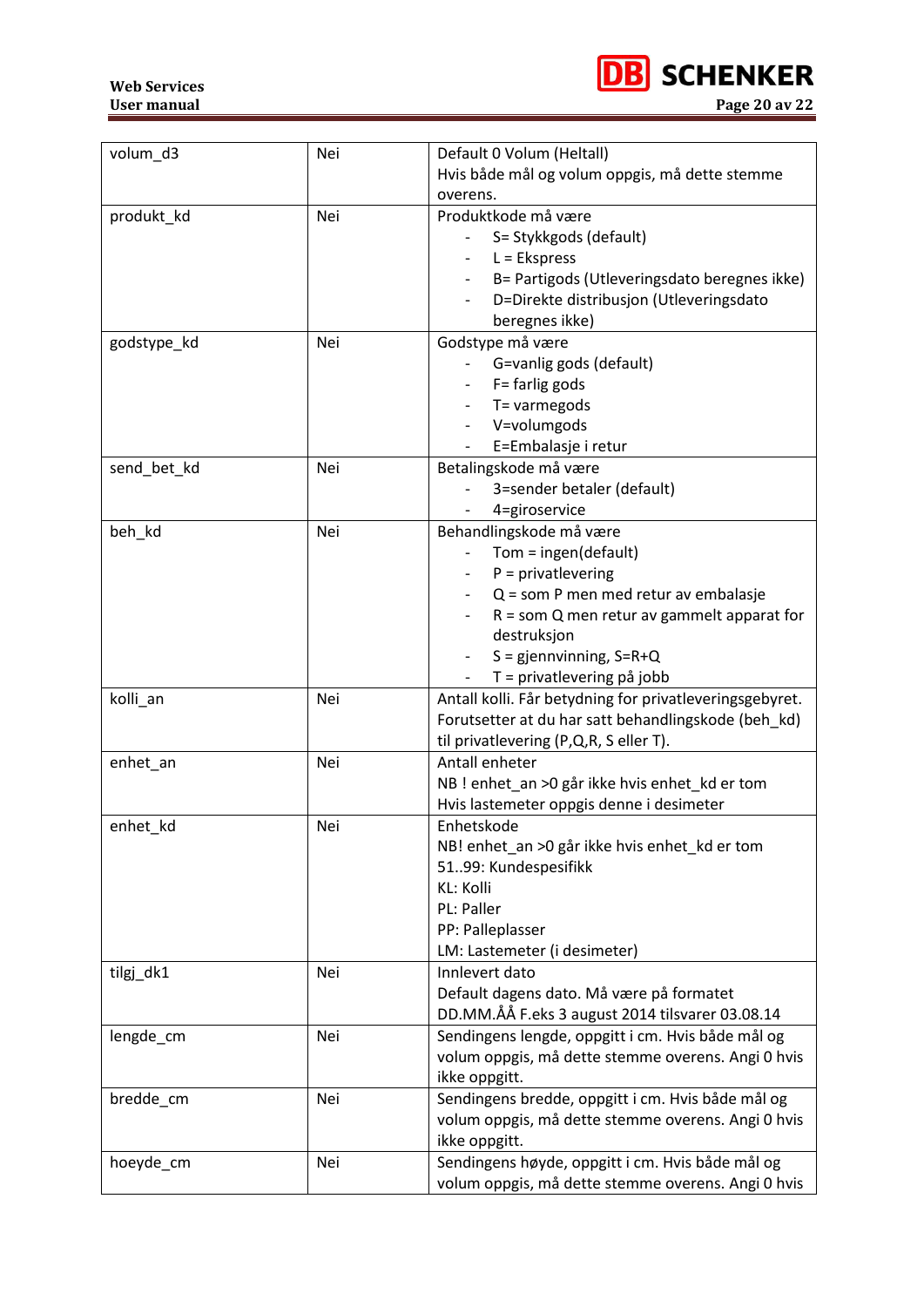

ikke oppgitt.

#### <span id="page-20-0"></span>**Retur**

Dette dokumentet kan deles i 3 deler:

- <melding/> xml element: Områdets "ret\_kode" er satt til 0 hvis søket gikk bra.
- <pris/> xml element: Fraktberegningsresultat.
- <leveringstid/> xml element: En eller flere leveringstidspunkter.

Et xml lignende resultat vises pakket inn i en i et <fraktberegning/> xml element. Siden det ikke eksisterer et Schema for dette xml lignende dokumentet, oppfordrer man til å bruke webservice tienesten i stedet.

Et eksempel resultat vises i figur 1 (visning vist i en nettleser)

```
- <fraktberegning>
- <melding>
    <ret kode>0</ret kode>
    <ret melding /</melding>- <pris>
    <kr bruttopris>0</kr bruttopris>
    <kr_rabatt>0</kr_rabatt>
    <kr nettopris>0</kr nettopris>
    <kr hovedfrakt>0</kr hovedfrakt>
    <kr_lokaltfrakt>0</kr_lokaltfrakt>
    <kr_avtalefrakt>3971</kr_avtalefrakt>
     <kr_hentetillegg>0,0</kr_hentetillegg>
    <kr_privatleveringsgebyr>0,0</kr_privatleveringsgebyr>
    <kr_volumtillegg_bedr_pakke>0,0</kr_volumtillegg_bedr_pakke>
    <kr_giroservicegebyr>0,0</kr_giroservicegebyr>
    <kr_bet_overfoeringsgebyr>0,0</kr_bet_overfoeringsgebyr>
   </pris>- <leveringstider>
  - <leveringstid dato_innlevering="">
      <dag_transporttid>0</dag_transporttid>
       <dato utlevering>0</dato utlevering>
     </leveringstid>
   </leveringstider>
 </fraktberegning>
```